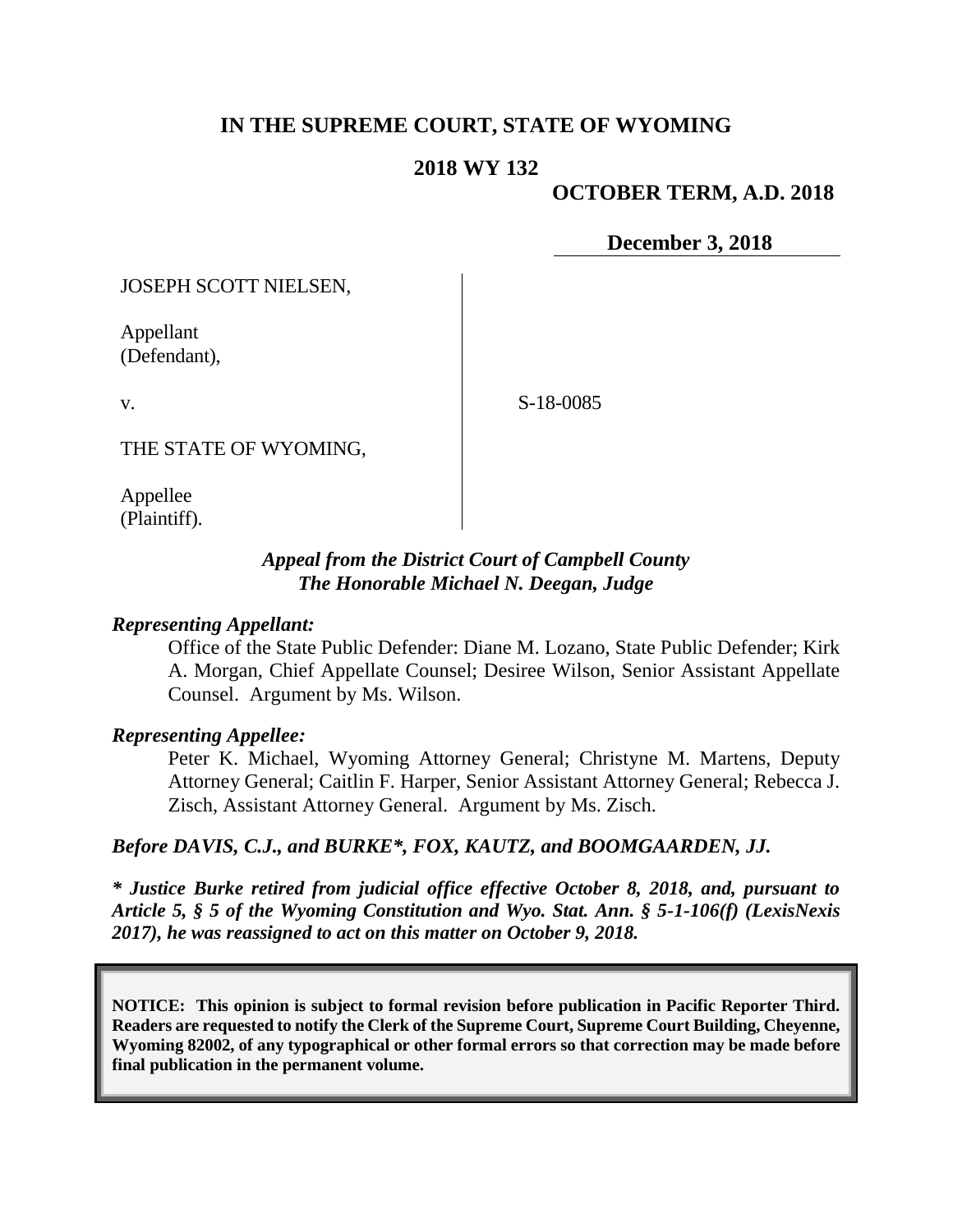### **FOX, Justice.**

[¶1] A jury found Joseph Nielsen guilty of first-degree felony murder for causing the death of CF, a 3-year-old child. He appeals from his judgment and sentence, alleging that the district court committed plain error by permitting expert medical testimony opining on his guilt and credibility and by allowing improper cross-examination of his sole medical expert. We affirm.

#### *ISSUES*

[¶2] Mr. Nielsen raises three issues on appeal which we rephrase:

1. Has Mr. Nielsen demonstrated plain error in testimony elicited from medical experts concerning a diagnosis that has a distinct legal meaning?

2. Has Mr. Nielsen demonstrated plain error in testimony elicited from medical experts concerning inconsistencies between Mr. Nielsen's proposed mechanism of injury and their observations of CF's injuries?

3. Has Mr. Nielsen demonstrated plain error in the State's cross-examination of Dr. Young?

### *FACTS*

[¶3] Mr. Nielsen moved in with Crystal Hudson and her two young children shortly after they began dating in September 2015. The four of them lived together at Ms. Hudson's apartment until they were evicted in early August 2016. Three days after they moved into a new trailer home in Gillette, Wyoming, Ms. Hudson woke up at around 10 in the morning and checked on her children. She brought both her daughter, two-year-old SW, and her son, three-year-old CF, into the room she and Mr. Nielsen shared and asked him if they could get doughnuts for breakfast. They decided that Ms. Hudson would go get the doughnuts. As she was leaving, CF attempted to follow her out of the trailer home and became upset when Mr. Nielsen brought him back inside.

[¶4] Ms. Hudson was about to check out at the grocery store when Mr. Nielsen called her and told her CF had fallen while trying to jump off the coffee table. Ms. Hudson heard "weird, . . . heavy breathing" in the background and told Mr. Nielsen to call 911. Mr. Nielsen called 911, and Officer Jeremy Traverse was dispatched to the trailer home. When Officer Traverse arrived, he saw CF lying on the couch. CF had a pulse, but his eyes were not reactive, he had urinated on himself, his breathing sounded like "snoring or gurgling," and he was "posturing."<sup>1</sup> Officer Traverse adjusted CF on the couch and held

<sup>&</sup>lt;sup>1</sup> Posturing is an involuntary movement of the hands that occurs with severe head trauma.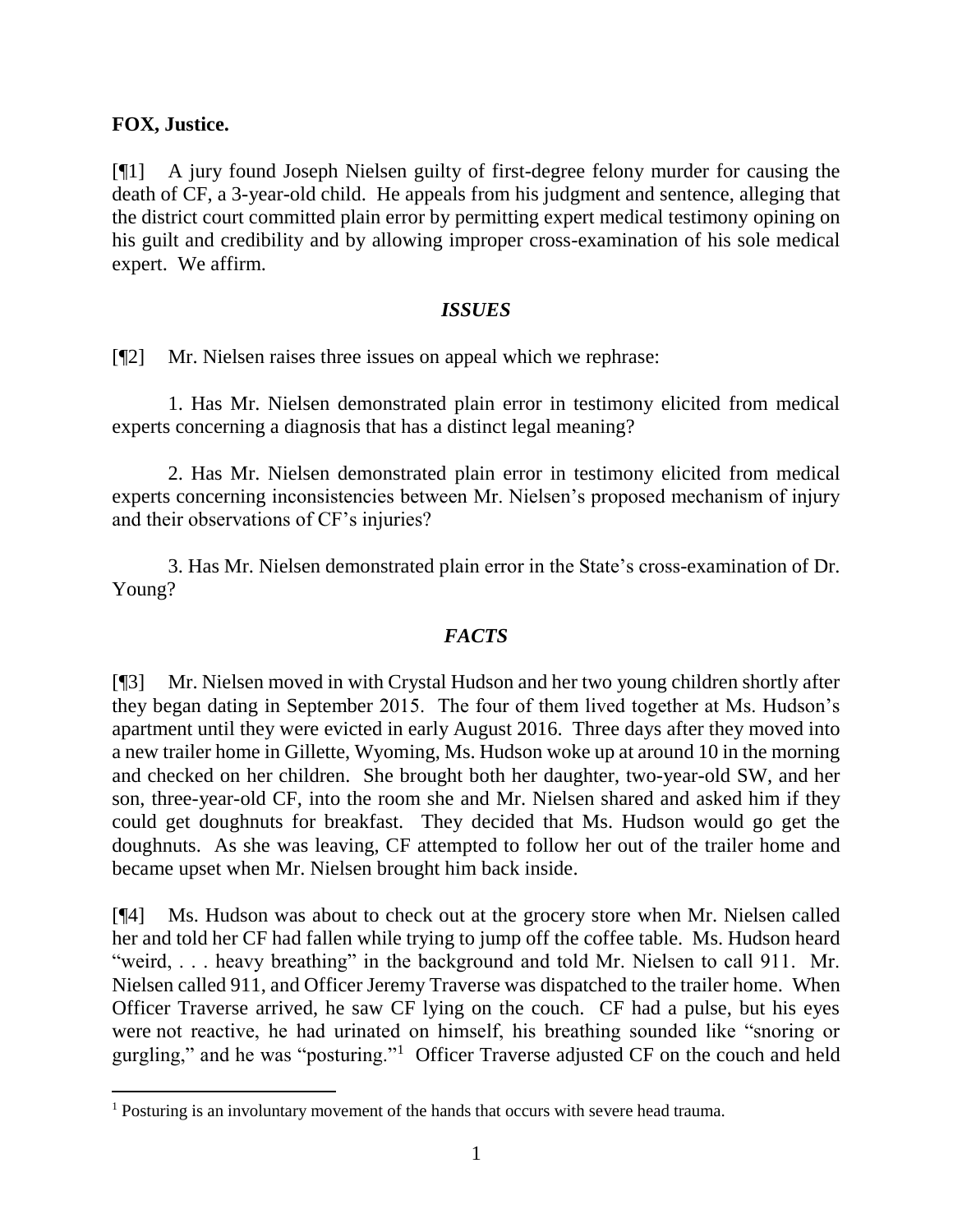him in a "C-Spine" position, which involves straightening the spine and holding the head to prevent further injury. As he was holding the C-Spine position, Officer Traverse noticed a bruise on CF's sternum, "a bruise on the inside of his left arm, and other small bruises on his abdomen," "marks and bruises" on his face, and blood inside his mouth.

[¶5] After paramedics arrived and began caring for CF, Officer Traverse spoke with Mr. Nielsen. Mr. Nielsen told him that he had been down the hallway near the bathroom when he saw CF standing on the coffee table. Mr. Nielsen told CF "no" and "[CF] then jumped and landed on [a] dollhouse, fell over it, and then the dollhouse fell on top of him." Mr. Nielsen believed CF had hit his chest on the dollhouse and that CF had gone "headfirst onto the carpet" before the dollhouse fell on him. When Mr. Nielsen moved the dollhouse, he saw that CF was "not acting normally," "breathing differently," and "making weird movements." Mr. Nielsen said he had carried CF to the couch and splashed cold water on CF's cheek, but he did not respond.

[¶6] When CF arrived at the hospital, the paramedics told hospital staff that CF had reportedly jumped off a coffee table, flipped over a dollhouse, and hit his head on the ground. Emergency-room physician Dr. Theodore Lawson observed that CF was unconscious, non-responsive to stimulation, and that one of his pupils was larger than the other, indicating that brain-swelling was putting pressure on his optic nerve. Dr. Lawson ordered an immediate CT scan, which he testified showed that CF had a skull fracture, 2 a subdural hematoma, and several rib fractures<sup>3</sup> in various stages of healing. Dr. Joseph John Lawrence, the radiologist who interpreted CF's CT scan, testified that subdural hematomas "are unquestionably always the result of trauma" usually caused by motor vehicle accidents and "physical trauma, sometimes." Dr. Lawson testified similarly that subdural hematomas normally occur in "automobile wrecks where people are ejected and hit the ground . . . at highway speeds." He further testified that a subdural hematoma is "a terrible prognosis" and that he did not believe CF would survive. When asked if he found anything suspicious about CF's injuries, Dr. Lawson said:

> [H]e had an abrasion on his head, and he apparently landed on a carpeted floor, which didn't make too much sense to me. He also had some other contusions.

. . . .

The fact that he had jumped off of a coffee table and supposedly hit a dollhouse just didn't conform to the amount

<sup>&</sup>lt;sup>2</sup> CF's autopsy confirmed that he did not have a skull fracture. Instead, the doctor who performed the autopsy testified that he observed that "one of the sutures which join the bones [of the skull] together . . . looked like it was starting to split . . . most likely from the brain swelling[,]" which can look like a fracture on a CT scan.

<sup>&</sup>lt;sup>3</sup> The autopsy confirmed only one rib fracture and two areas of bleeding between the ribs.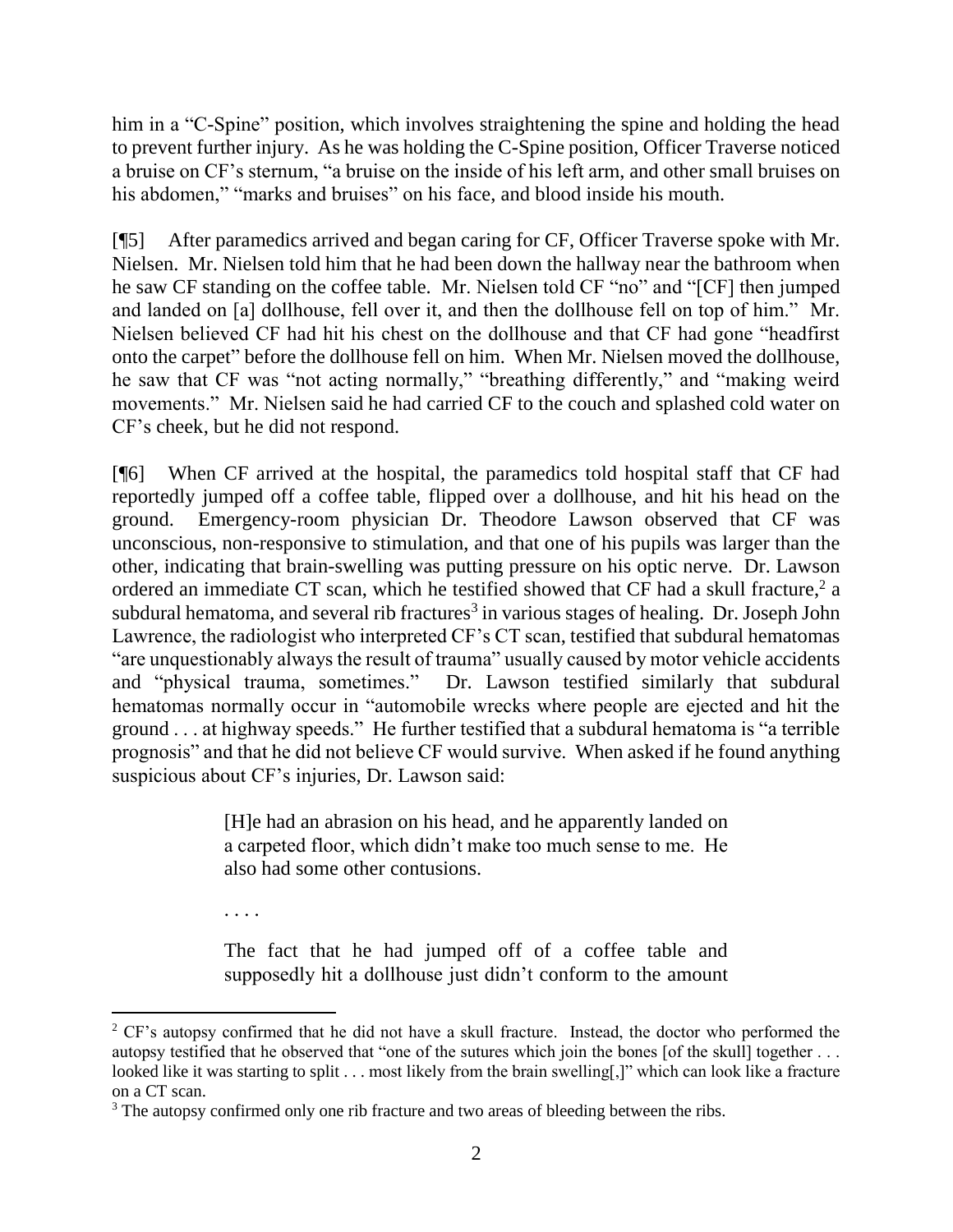of trauma that it would take to produce a skull fracture and a subdural hematoma[.]"

Dr. Lawson asked the Gillette police department to investigate the incident.

[¶7] Dr. Lawson determined that CF's injuries were "not something [they could] deal with in the ER." An air ambulance service transported CF to Children's Hospital Colorado, where several doctors, including Dr. Denis Bensard, took over CF's care. When asked what his assessment of CF's condition was, Dr. Bensard responded:

> My assessment was that he was a young child that had suffered serious injuries. On his physical examination . . . we also saw scattered bruising of the face and the chest. . . . And with the history we were provided, [] the constellations of findings made us suspicious that this was nonaccidental trauma.

The State asked Dr. Bensard to define "nonaccidental trauma," to which he responded: "It's inflicted injury." Finally, the State inquired about potential mechanisms of injury for subdural hematomas. Dr. Bensard responded:

> We've studied this area and we've written on this area. Subdural hematoma is the most common pattern of injury we see for abusive head trauma. There are additional studies that indicate that it is very difficult from this height to sustain these types, this severe of an injury. And the bruising that he -- the pattern of bruising he had is very suspicious for abusive trauma.

[¶8] Dr. Gina DeMasellis was the supervising physician in the pediatric intensive care unit of Children's Hospital Colorado when CF arrived there. She testified that she had been told that the mechanism of CF's injury was "a fall from a table." She was "not told the height of a table or any other further details." According to Dr. DeMasellis, the mechanism of injury affects her initial evaluation of a patient and is critical to the process of treatment. In her initial examination of CF, she noticed

> a significant amount of bruising on his forehead and the sides of his head, including his right ear, his cheeks, . . . below his chin, and around his clavicles, . . . his right shoulder, the sides of his chest, as well as the sides of his abdomen, . . . and then bruising down his legs as well. He at this point was not sedated, but his pupils were fixed and dilated, meaning they're not responsive to light.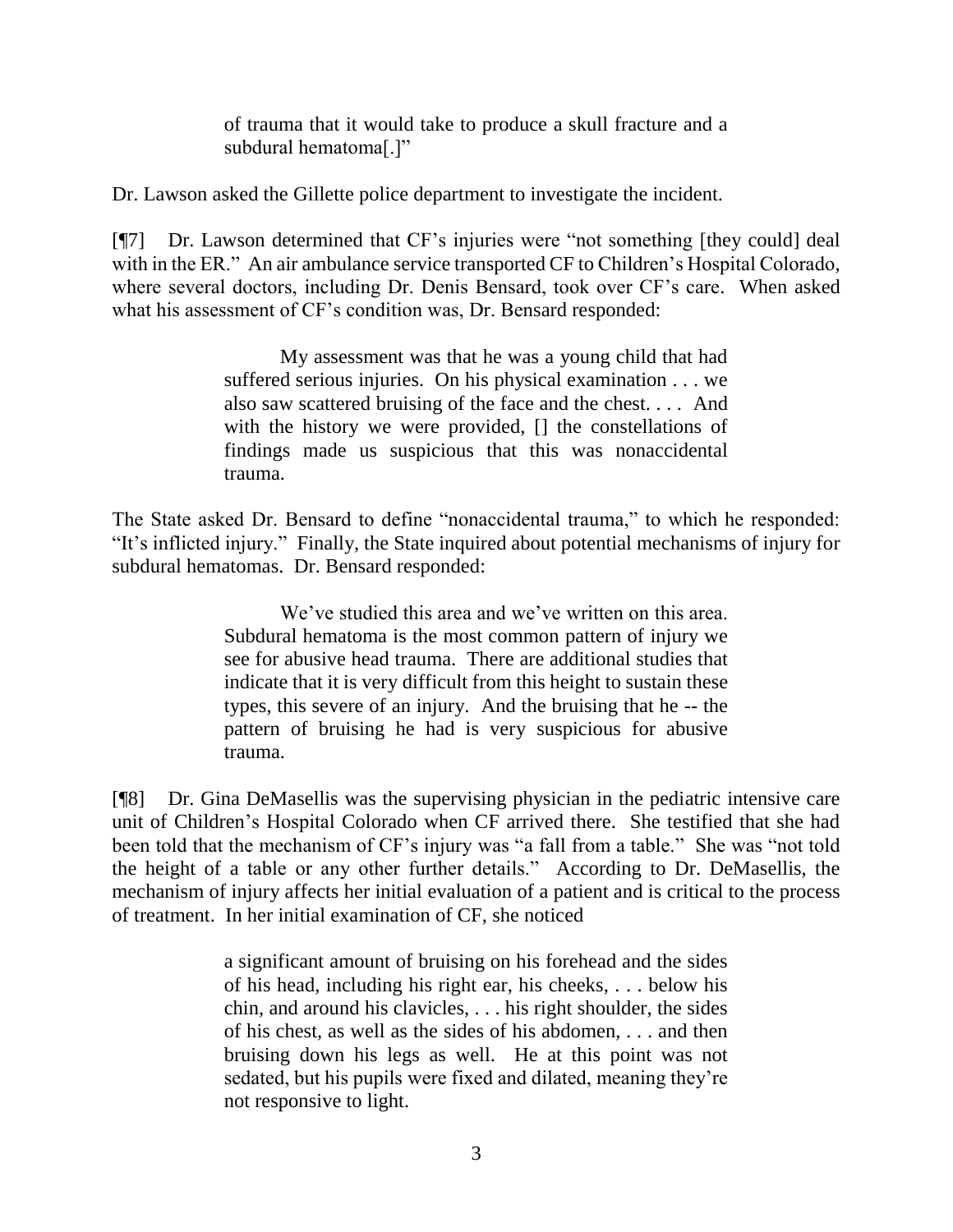Dr. DeMasellis testified that the fixed and dilated pupils made her "very concerned" because it indicates that "pressure that is applied to the brain stem may be irreversible. And that this is where we would lose all ability as humans to sense oxygen and carbon dioxide in our bloodstream, so your ability to breathe." She summarized his condition as "a young man who had a severe traumatic brain injury with significant concern for his ability to improve from it[.]" When asked about typical mechanisms of injury producing subdural hematomas, she testified that CF's injuries were "very consistent with motor vehicle collisions, as well as patients who downhill ski, who have an accident with a tree, maybe a pedestrian or someone who is on a bicycle being struck by a vehicle." She was concerned about the possibility of non-accidental trauma because

> [a]nytime a young child comes in with the severity of his brain injury, we would be questioning that as a possibility, just by the subdural and the swelling of the brain as well as the herniation findings.

> But in [CF's] case, when I was told the proposed mechanism, knowing the severity of injuries that we found on exam, that heightened my concern, yes.

> > . . . .

I would say that his subdural is definitely consistent with a very high speed with an abrupt stop injury. I would venture to say that I would find it hard to see enough of a high speed to develop from a 28-inch fall.

[¶9] The State also asked the hospital's pediatric neurosurgeon, Dr. Brent O'Neill, about typical mechanisms of injury resulting in subdural hematomas. He testified:

> With a very large subdural hematoma of the size [CF] had, it is usually a very high speed impact like a high speed motor vehicle crash, a fall from a two- or three-story building, a very high speed impact in sports, skiing. Very rarely in football, but on rare occasions we've seen those from football injuries. And then abusive head injury is a common source in our younger patients.

He was concerned about the reported cause of injury because

things were most consistent with an abusive head injury. Sort of all the other ways to get that degree of brain injury . . . would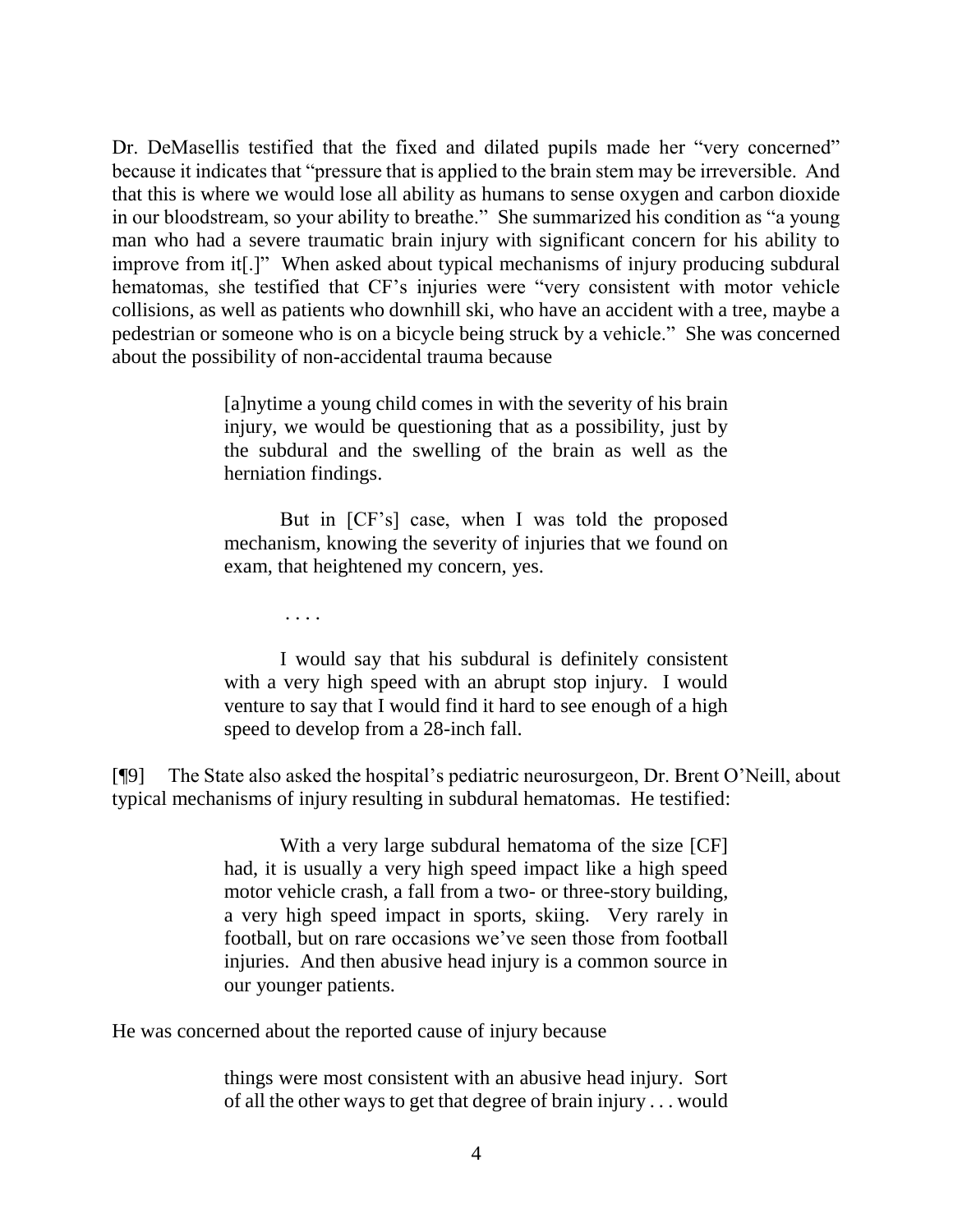be from a very high speed, high velocity mechanism. . . . a fall from a several story building or a high speed motor vehicle accident. . . .

But injuries to the extent that [CF had] are really never seen with a low height fall.

[¶10] Four days after he arrived at the hospital, Dr. Carleen Zebuhr declared CF dead. She concluded that his death was "a result of his severe brain injury, part of which was subdural hematoma, and the resultant . . . swelling that the brain had, as demonstrated by the increased pressure in the brain." Dr. Zebuhr testified that "[i]n pediatric patients, the most common mechanism [for subdural hematomas] would be trauma, so something like a car accident or that type of thing." She was concerned the mechanism of injury was not as reported and that "anytime . . . that we have concerns for either nonaccidental trauma, or even if there are things that don't really make sense about the history and we have a concern for potential abuse, we consult [the hospital's Child Protection Team].

[¶11] The State called pediatric nurse practitioner Denise Abdoo, who was a member of the hospital's Child Protection Team when CF was admitted. Nurse Abdoo spoke with CF's mother about his medical history and learned that CF had allegedly jumped off a coffee table and injured himself. She also performed a physical examination of CF. The State asked her a series of questions about her diagnosis and how she arrived at it:

> Q. And you had indicated as part of your job with the Child Protection Team, you make diagnoses of patients; is that right?

> > A. Yes, sir.

Q. And in making those diagnoses, you take into account the history as provided?

A. Yes, sir.

Q. You take into account radiology?

A. Yes, sir.

Q. And any labs that are done?

A. Yes, sir.

Q. Generally speaking, you collaborate; is that right?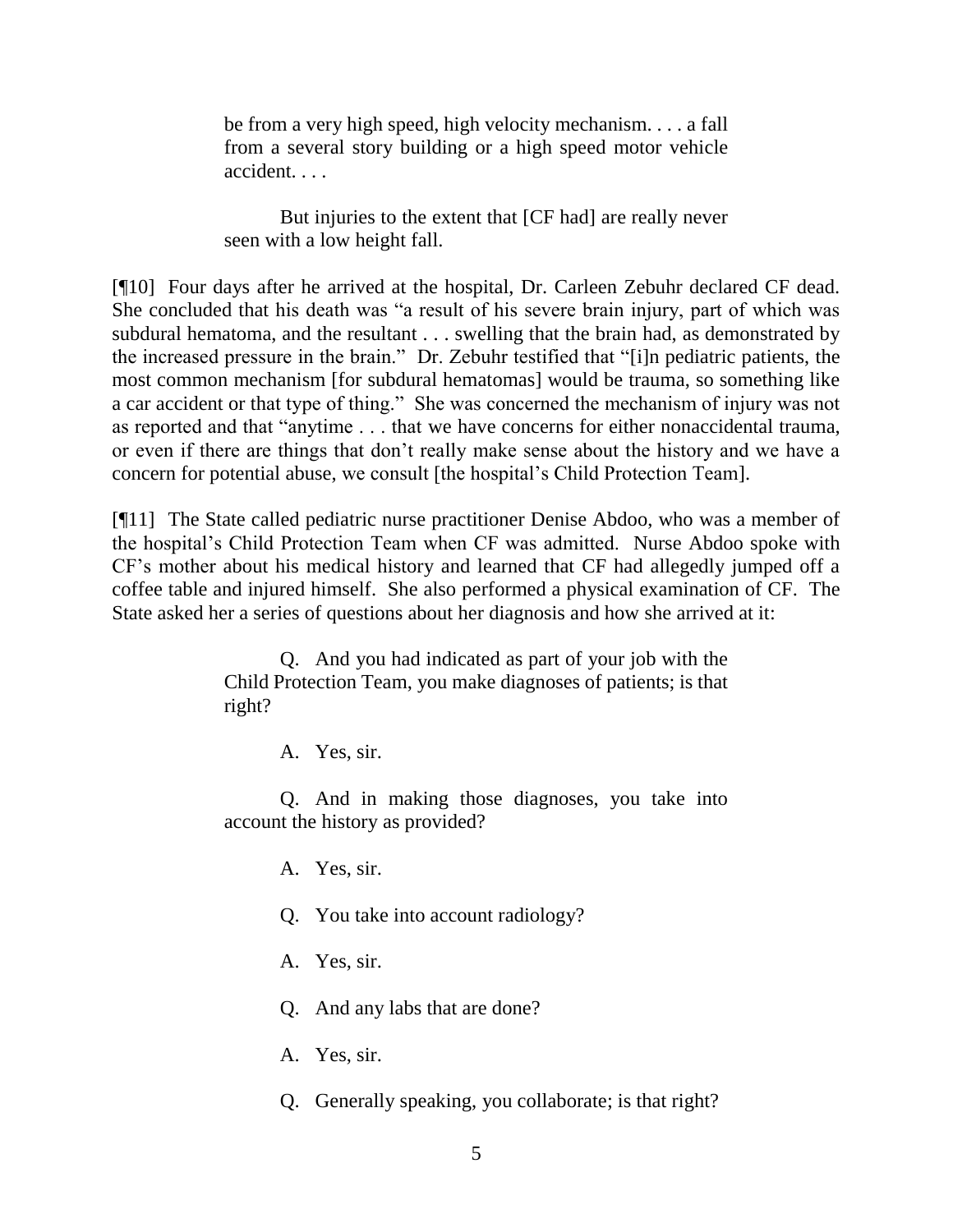A. So we work collaboratively, and then I ultimately make my personal diagnosis.

Q. And did you make a diagnosis for [CF]?

A. Yes, sir.

Q. Okay. And what was that diagnosis?

A. My diagnosis was that [CF] had multiple bruising, or bruises in multiple planes of his body. He had brain swelling, also called cerebral edema, as well as subdural hemorrhage, which is bleeding around the brain. He had a fracture of his right mandible, or the jaw, as well as two rib fractures, one was acute, or new, and one was healing. And that that constellation of injuries was consistent with child physical abuse, or non-accidental trauma, which are synonymous.

Q. So if we hear "non-accidental trauma" that's synonymous with "child physical abuse"?

A. Yes, sir.

Q. Okay. So in your opinion, [CF's] injuries were consistent with child abuse?

A. Yes, sir.

Q. Okay. And you had sort of listed the injuries that went into that. Was, other than the injuries that you've just listed, was there another reason for that opinion?

A. So when we make a medical diagnosis, we look at how that history and that mechanism of injury matches with the injuries that we're seeing. In the history of a short fall off of a coffee table, and then as well as the history that a dollhouse had also fallen on him . . . that didn't make sense in terms of the old and new injury, or the acute and chronic injury, as well as the severity of his injury, or injuries[.]

. . . .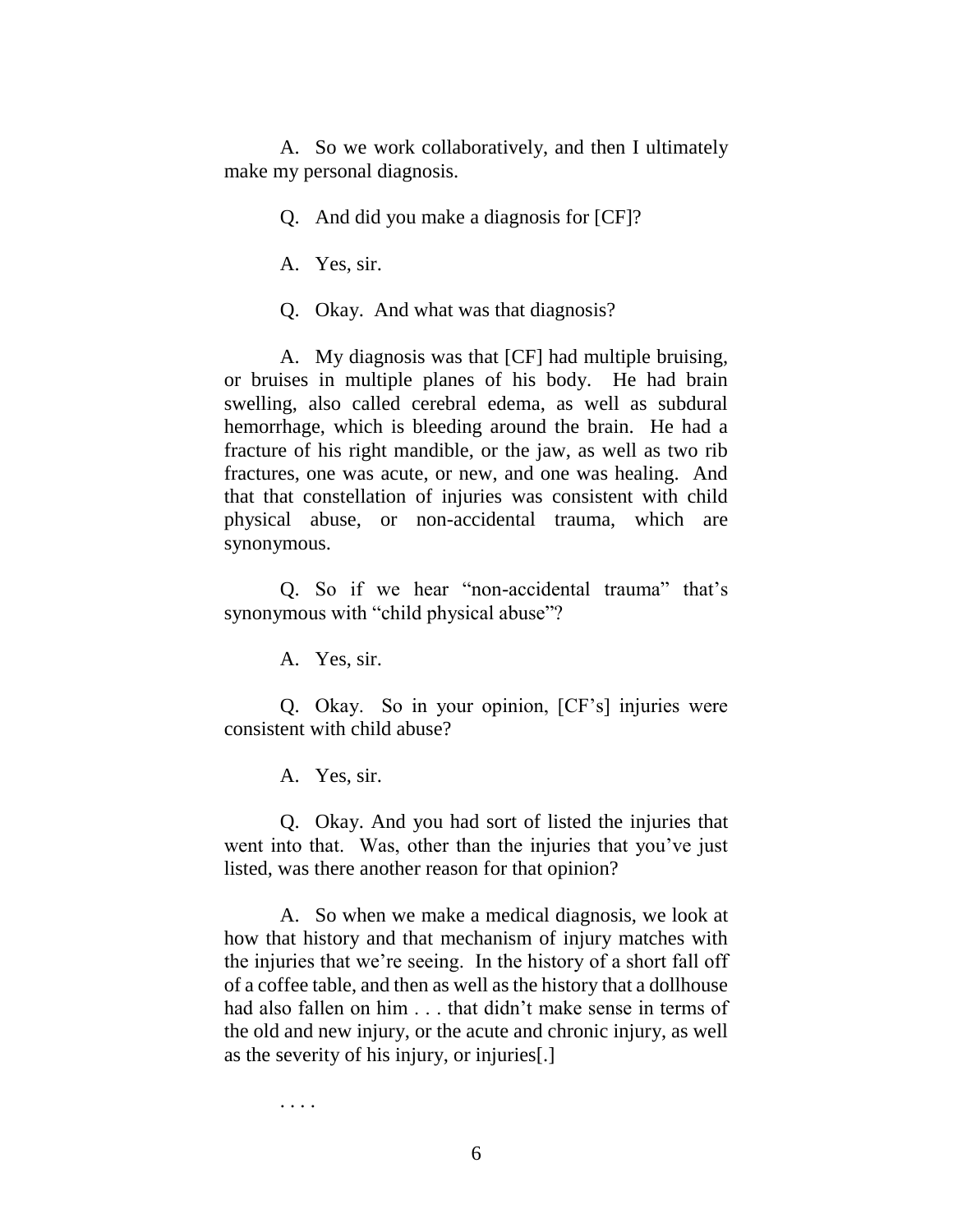Q. Okay. [Later on,] were you able to do a little more physical evaluation?

A. Yes, sir. On the following day . . . I was able to . . . roll him so I could look at his back[.]

Q. Okay. And on his back left torso were you able to view anything of note?

A. He had three circular brown contusions or bruises.

Q. Okay. What, if anything, did that say to you?

A. That those injuries were . . . additional injuries that aided in my diagnosis of child physical abuse.

. . . .

Q. In the course of your working with [CF], did you become aware of an ophthalmological survey of him that was done?

A. Yes. That's a standard . . . when you have kids who have significant brain injuries[.]

Q. And why is that?

A. Because [in part] as we put together this puzzle of history, physical exam, and ancillary consults, [it] helps us determine whether or not we think the injuries are accidental or non-accidental or child physical abuse.

Q. And were [CF's] eyes such that it helped aid your opinion?

A. Yes, sir.

. . . .

Q. And what, if anything, did the finding on the eyes say to you?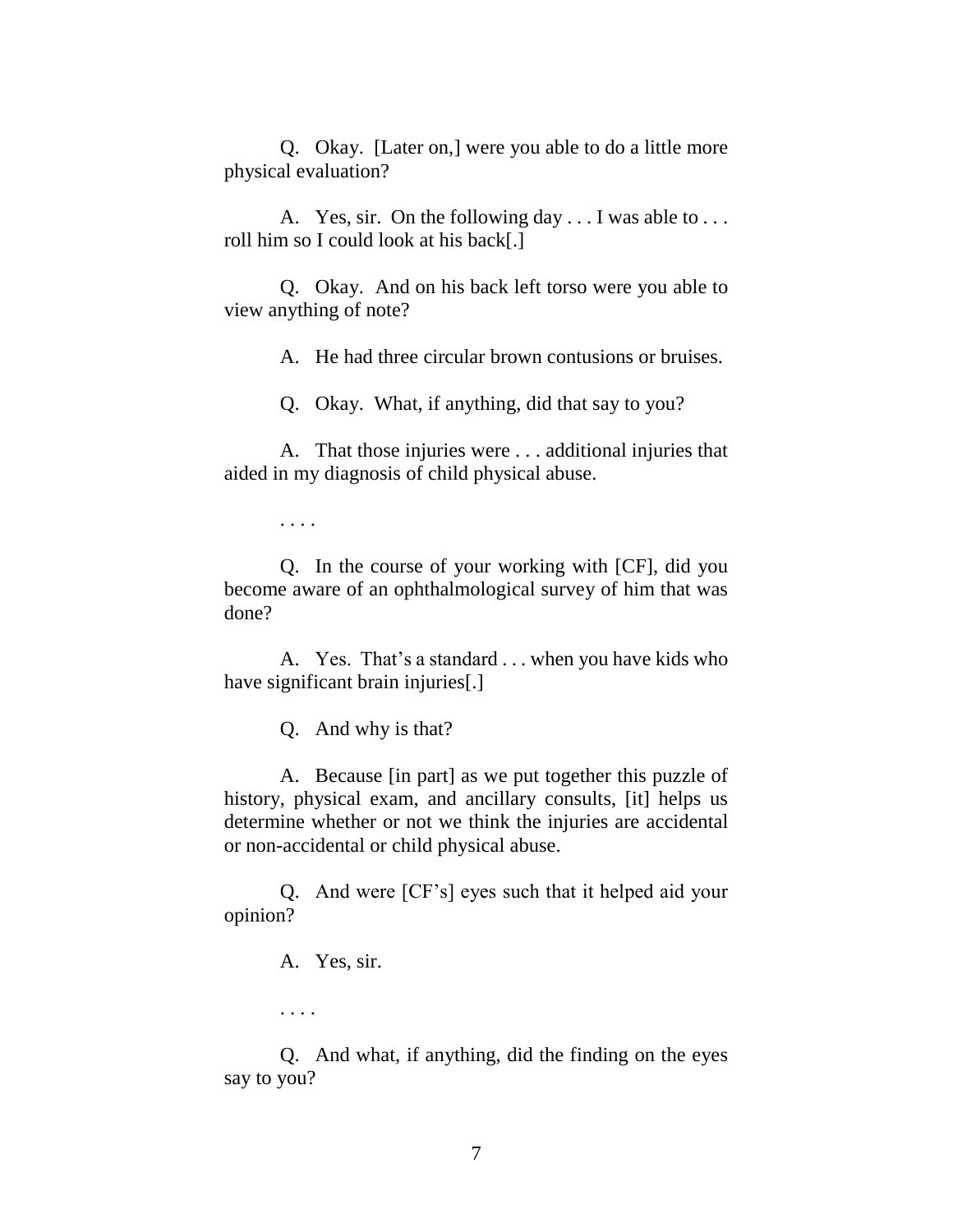A. That aided in my ability to say that this is child physical abuse as opposed to accidental injury.

[¶12] After Dr. Zebuhr declared CF dead, surgeons performed organ donation surgery, and forensic pathologist Dr. Stephen Cina performed an autopsy. Dr. Cina testified that when he does autopsies, he typically receives a preliminary investigative report that provides the circumstances of death. He stated that this report can be important to his examination because "[k]nowing the circumstances of death will often lead you to the correct manner of death." Dr. Cina had learned "that [CF] had jumped off [a coffee table], hit a plastic dollhouse, then rolled over, then had seizures." In describing CF's injuries, Dr. Cina testified:

> When we cut into the dura, we saw subdural blood, ... several tablespoons that were distributed over the left side of the top of the brain. Subdural blood is caused when you have little veins that run between the sac, the dura and the surface of the brain. When the brain is rapidly accelerated and decelerated, these little veins tear and you get bleeding over the brain but under the dura. So it's a marker for an acceleration/deceleration injury.

> > . . . .

. . . .

When the brain has this kind of violent sheer injury, it responds by swelling up. Eventually, that's what led to brain death in this case, and led to the child becoming an organ donor.

The next portion of the head exam was whenever I see brain swelling and subdural hemorrhage I'm thinking of a closed head injury. And a closed head injury in a child is very often due to what's called the shaken baby syndrome or shaken impact syndrome.

These head injuries are often associated with injuries to the eyes, so we remove the eyes . . . . I saw hemorrhage around the optic nerves, which is another finding you see in these kind of deceleration injuries.

. . . .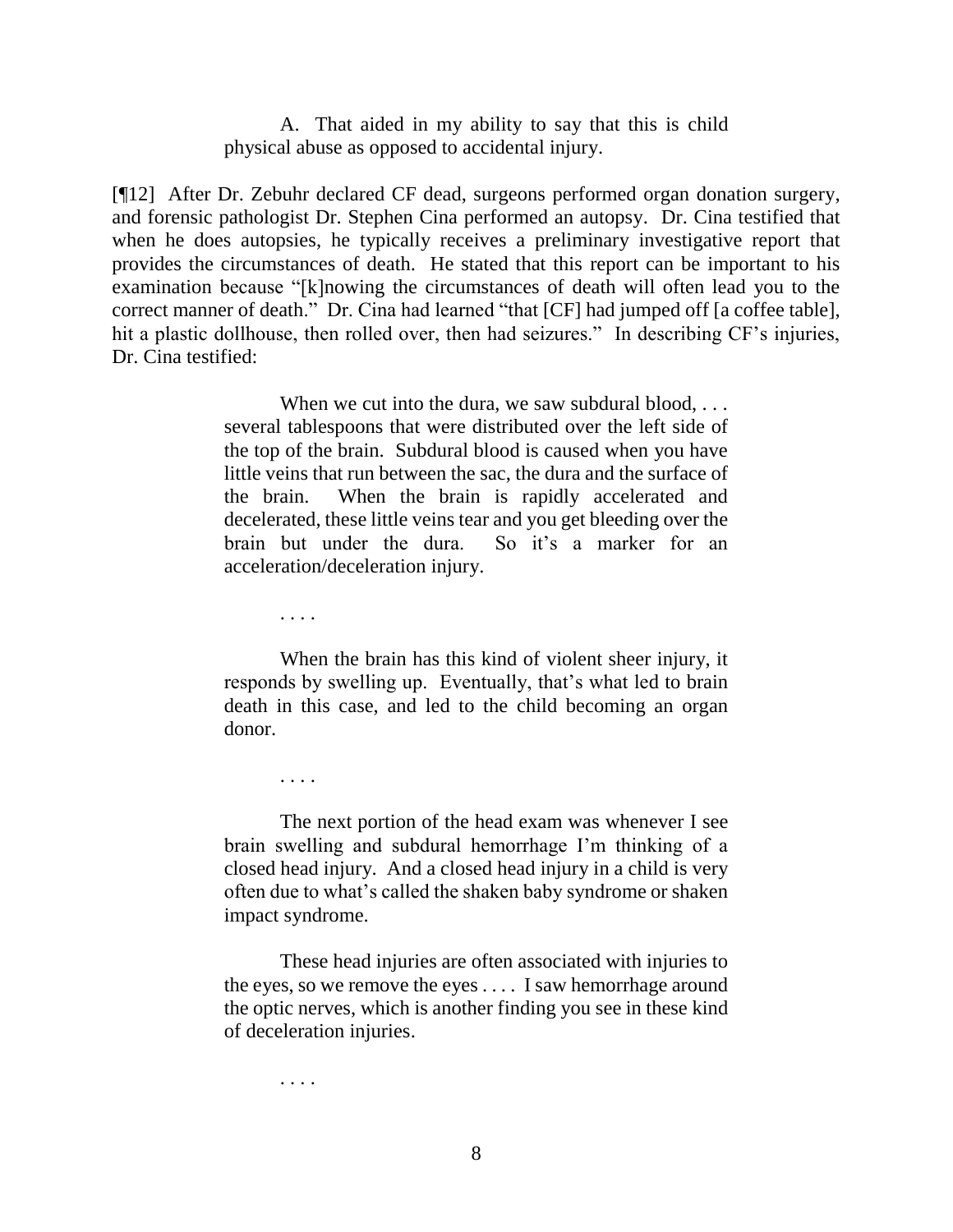The other technique you do when you're dealing with a potential shaken impact baby is . . . [to remove] the whole cervical spinal column . . . . I noticed there was hemorrhage around one of the dorsal nerve roots microscopically, which is another finding you see in these whiplash kind of deceleration injuries.

. . . So, with the findings of subdural hematoma, brain swelling, sheering injuries to the inside of the brain, optic nerve hemorrhage and injuries to the cervical spinal cord, it all pointed toward abusive closed head injuries as the cause of death in this case.

. . . .

[¶13] After Dr. Cina described CF's external injuries, the State asked what his "diagnosis of the cause of death of [CF]" was. He replied: "This child died of closed head injuries due to a physical assault." His opinion as to the mechanism of injury was:

> [T]here was a kind of shaking episode where the head was violently whacked against a firm surface causing a rapid acceleration and deceleration. We have evidence of the impact, we have subdural hemorrhage indicating a sheering, tearing, and we have injury to the deep structures of the brain. So to me, this would be a so-called shaken impact case.

When asked whether his findings were consistent with a jump off a coffee table, Dr. Cina answered:

> No. We're talking about a very significant impact and a very rapid acceleration/deceleration. So the story that was relayed to me of jumping off a coffee table onto a flimsy plastic structure and going over that, to me that's not enough to get this kind of severe impact and acceleration/deceleration.

[¶14] Finally, the State called Dr. Douglas Miller, a neuropathologist who examined CF's brain after Dr. Cina's autopsy. After he described the process he used to examine CF's brain and the injuries he observed, Dr. Miller testified that his "opinion as to the nature of the trauma that CF suffered" was that "[t]his is severe nonaccidental head trauma, blunt head trauma." He testified that, based on

> 33 plus years of doing this, plus knowing the literature . . . , my training and so forth, I know that these kinds of injuries are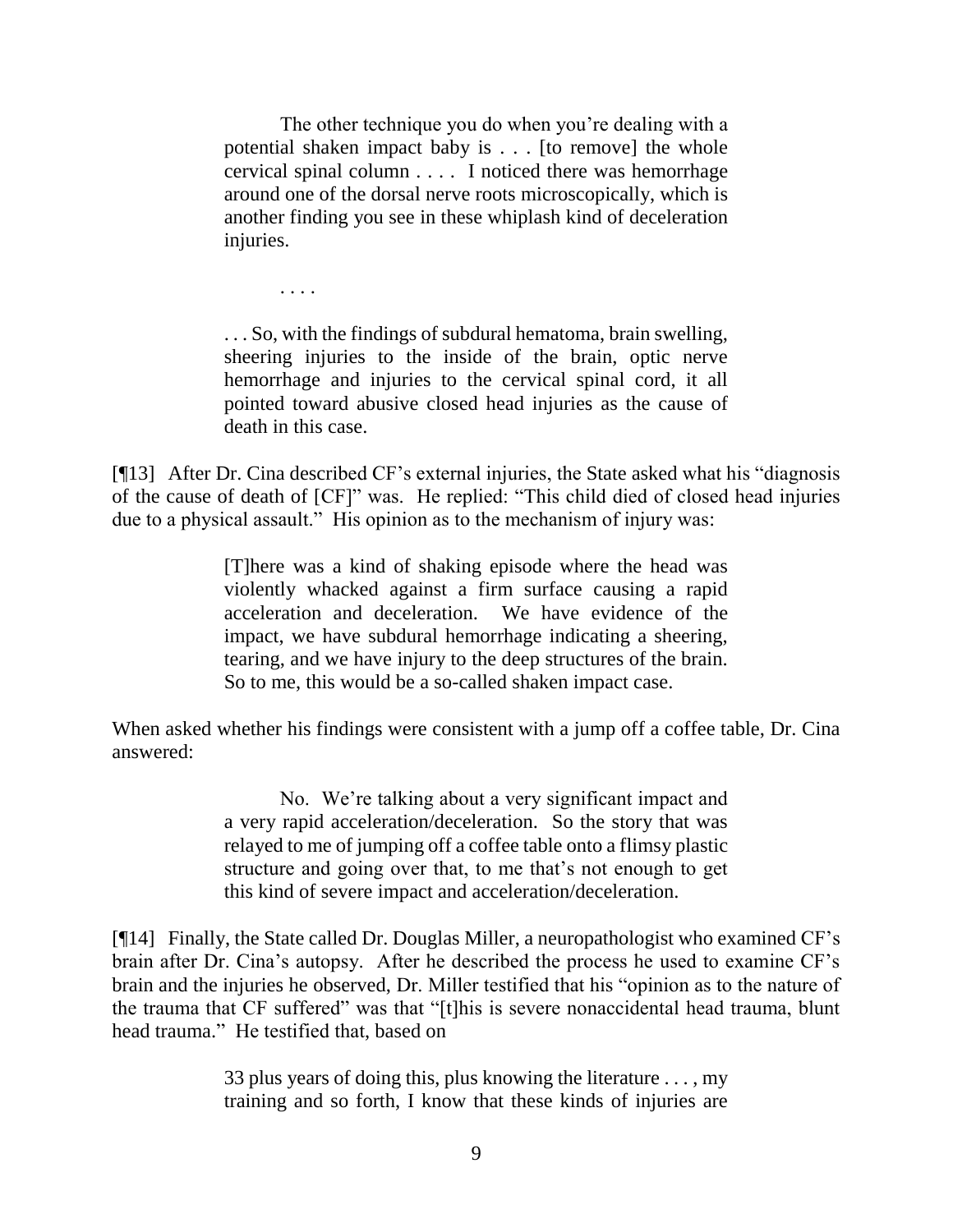associated with abusive head trauma, or with severe witnessed accidents, such as a child in a car accident unrestrained who's thrown from the car/vehicle.

But absent those kinds of circumstances, this is produced by abusive head trauma. It is not produced by any natural disease, and it is not produced by minor accidents such as a child falling down, or from the circumstances suggested in the initial investigator report that Dr. Cina talked about . . . . There's no way that the description of standing on the table, jumping off, hitting the dollhouse and all of that could account for these injuries.

When asked to clarify his opinion about the reported mechanism of injury on redirect, Dr. Miller testified: "It's not possible. The height of the dollhouse is such that from falling over the top of that to the floor is not going to give sufficient force to cause these injuries." Following Dr. Miller's testimony, the State rested its case.

[¶15] Mr. Nielsen testified on his own behalf and called one expert witness, Dr. Thomas Young. Dr. Young testified that he is a certified forensic pathologist who "makes [his] services available to" people who have "a question or an issue that they want to have an expert [in the field of forensic pathology] look at[.]" Regarding CF's case, he described the science on acceleration and deceleration injuries and subdural hematomas as "a hypothesis" or " a hunch" that is subject to "a lot of controversy." To support that assertion, Dr. Young referred to a 2001 article by Dr. John Plunkett that appeared in The American Journal of Forensic Medicine and Pathology. The study examined 18 cases in which children fell short distances and sustained lethal injuries. Dr. Young also discussed a study, "Biomechanics of Short Falls in Children," which indicated "there can be accelerations that reach the lethal head injury threshold with as little as a two-foot fall on the head."

[¶16] Dr. Young testified that Mr. Nielsen's account of what happened to CF was consistent with CF's injuries. In particular, he believed CF's subdural hematoma was consistent with Mr. Nielsen's account because "[w]ith a very, very short impact like this, you can develop a lot of acceleration." He believed that a fall like the one Mr. Nielsen described could result in "an energetic blow to the top of [CF's] head sufficient to damage and injure the head[.]" When asked "whether [CF's] injuries would require the kind of force from a 30 to 60 mile an hour vehicular accident," Dr. Young responded:

> That doesn't fit at all . . . [because] looking at [CF] you don't see any kind of visible damage like you would see in a sudden stop at 30 or 60 miles an hour. You see a child that is behaving in an abnormal fashion, but his outer surface is intact. It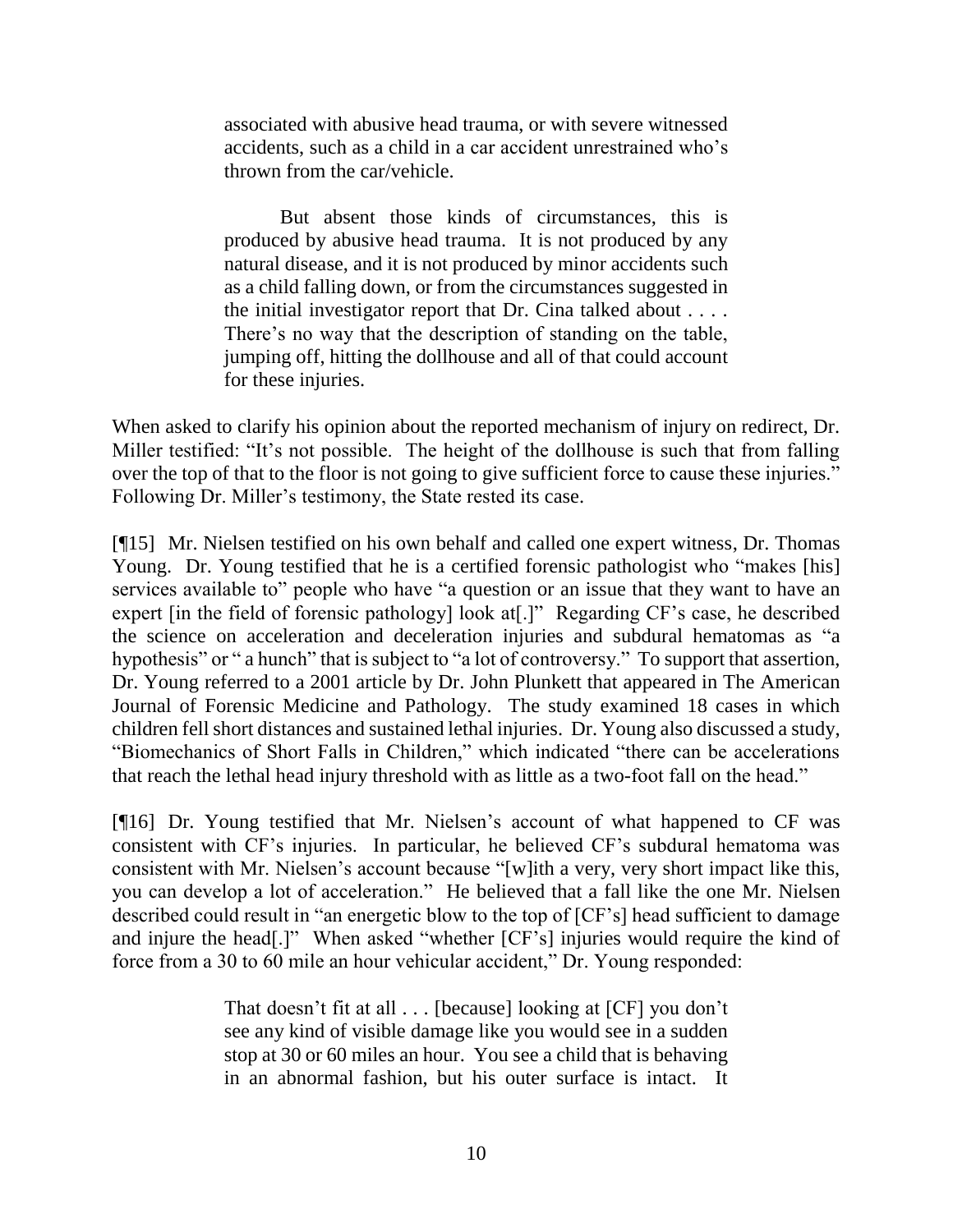doesn't look like a kid that's hit either the inside of a vehicle or even a wall at 30 to 60 miles an hour. It doesn't fit.

[¶17] On cross-examination, Dr. Young testified that he had not performed an autopsy since 2011, that between 2006 and 2011 he had performed about 50 autopsies for clients, and that he had not performed an autopsy on a three-year-old child since before 2007. He also testified that he did not review any microscopic slides of CF's eyes or brain, that he did not prepare a written report of his findings, and that he did not consult a neuropathologist about CF's case. The State questioned Dr. Young about the Plunkett study he had referenced. Dr. Young admitted that the study was controversial and acknowledged that the cases cited in the study were different from CF's case in some ways. He also acknowledged the study's limitations, including: 1) six of the 18 falls it examined were not witnessed; 2) the exact height of the falls could only be determined in ten cases; 3) a minimum impact velocity sufficient to cause fatal brain injury could not be inferred from the study; and 4) the study could not state the probability that an individual fall would have a fatal outcome.

[¶18] Dr. Young also testified on cross-examination that he had opened a forensic pathologist consulting business in 2006. The State asked him if he was "a professional witness in criminal cases," and Dr. Young responded: "If called on to testify, I'll do that. I'm not somebody who's going to doctor my testimony in order to please a client, if this is what you're inferring." However, Dr. Young agreed when asked whether "your profession[,] how you get by and how you make money [is by] testifying and providing consultation?"

[¶19] The State asked him how many times he had testified as a defense expert in cases involving infant deaths and identified some of those cases. During this line of questioning, the State asked whether Dr. Young had testified as an expert in *State of Kansas v. Jessica Dawn Harber*. When he said that he had, the State asked:

> [D]id the District Court state, in reference to your testimony [in *Jessica Dawn Harber*], that it had never experienced a witness and expert so adamant, so unwilling to accept anything from any other professional in a case. I'm not sure that Dr. Young would agree with the State's expert that day is light and night is dark. I think he was so determined to disagree here, and it was very apparent it colored his testimony such that the Court did not find him worthy of belief.

Dr. Young responded: "That's what that Judge said, yes."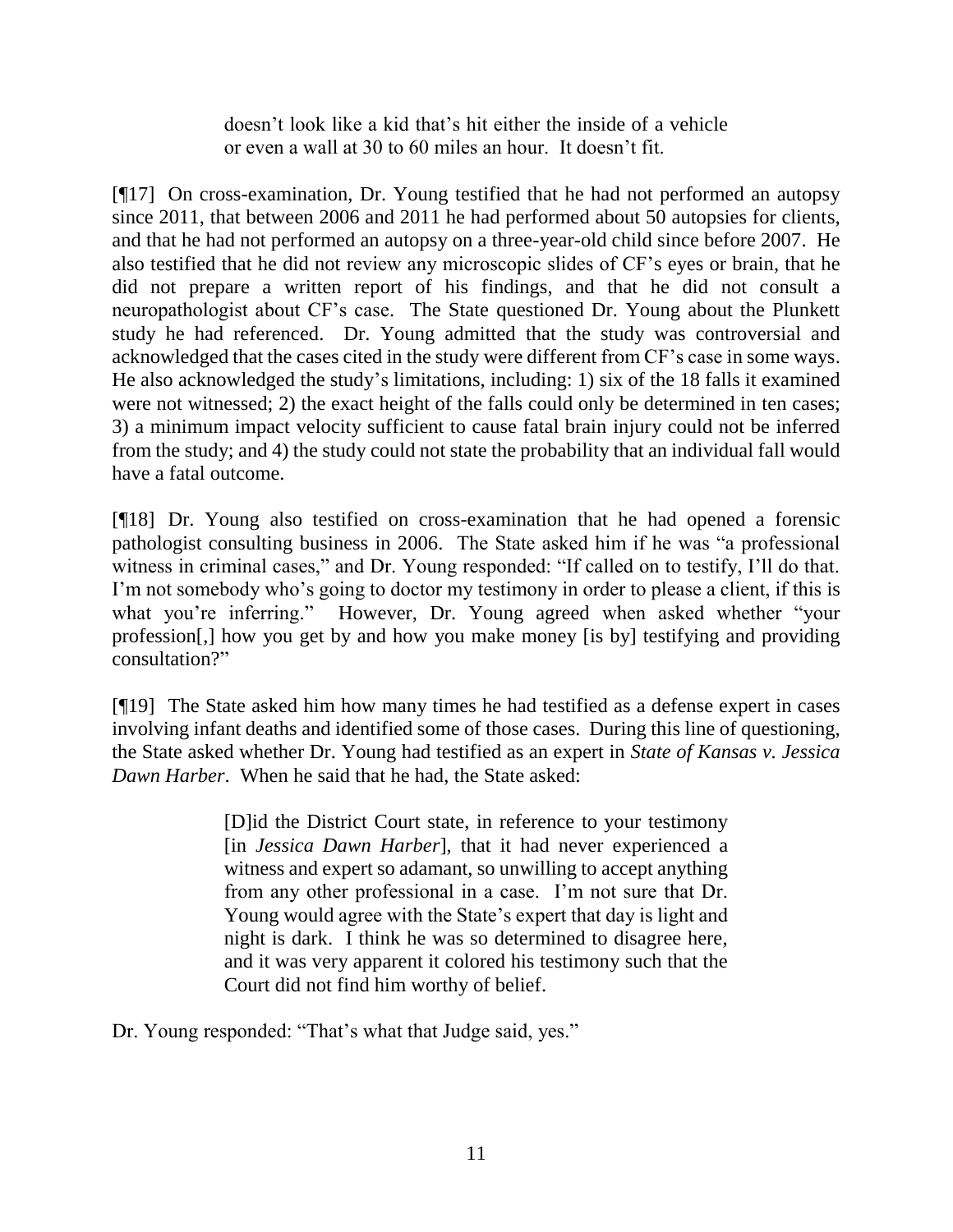[¶20] The State also asked whether Dr. Young had been precluded from testifying as a defense expert in *State of Kansas v. Christopher Lyman*. Dr. Young said he had been precluded from testifying in that case, and the following exchange occurred:

> Q. And was a subsequent Order prepared for that case that recognized, or set forth the Court's findings?

> > A. I never read such an Order. I'm not aware of it.

. . . .

Q. So you do not know whether or not the Court had noted in its Order that it believed that Dr. Young used junk science?

A. I'm not aware of that.

[¶21] Following Dr. Young's testimony, Mr. Nielsen rested his case. During closing argument, the State reiterated the testimony of the various doctors it had called. In particular, the State repeated Dr. Bensard's testimony that CF's injuries were the result of "nonaccidental trauma"; Dr. O'Neill's testimony that the types of injuries CF had are caused by a "[h]igh-speed crash, two- to three-story fall, skiing, or abusive head trauma"; and Dr. Miller's testimony that this was "inflicted injury." Referring to Nurse Abdoo's testimony, the State argued:

> She consults with the discipline, and she doesn't mince words. "This is child physical abuse." The doctors tend to like to use that sort of soft term, nonaccidental trauma. She tells you [this is] child physical abuse. Synonymous, same thing. So those doctors that say nonaccidental trauma, this is what they're saying.

[¶22] The jury found Mr. Nielsen guilty of murder in the first degree. Specifically, it found Mr. Nielsen had "intentionally inflict[ed] physical injury" on CF; "recklessly inflict[ed] physical injury" on CF; and committed "the underlying crime of child abuse." The district court sentenced Mr. Nielsen to life imprisonment according to law. Mr. Nielsen timely appealed.

# *STANDARD OF REVIEW*

[¶23] Mr. Nielsen argues that a number of the State's expert witnesses impermissibly offered testimony bearing on his guilt and credibility. He also argues that the State improperly presented extrinsic evidence of a collateral matter during its cross-examination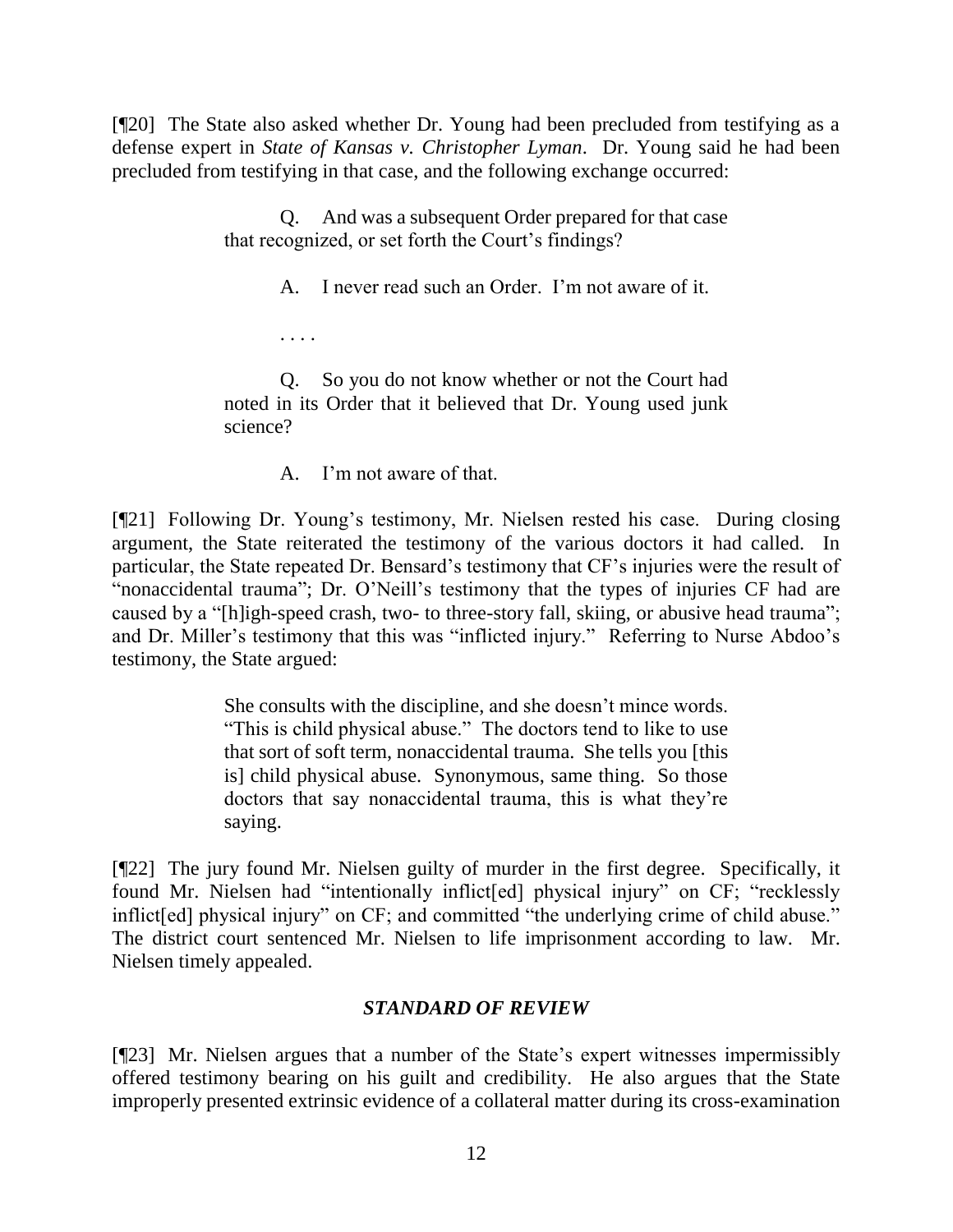of Dr. Young. Mr. Nielsen failed to object to any of these alleged errors at trial; thus, we review for plain error. *Brown v. State*, 2014 WY 104, ¶ 19, 332 P.3d 1168, 1174-75 (Wyo. 2014). To establish plain error, Mr. Nielsen must show that "(1) the alleged error clearly appears in the record; (2) the alleged error clearly and obviously violates a clear and unequivocal rule of law; and (3) the alleged error affects a substantial right" to his material prejudice. *Cole v. State*, 2017 WY 87, ¶ 9, 399 P.3d 618, 620 (Wyo. 2017); *see also Brown*, ¶ 19, 332 P.3d at 1175. To satisfy the prejudice element of the plain error standard, a defendant must demonstrate a reasonable probability that he would have obtained a more favorable trial verdict without the error. *Larkins v. State*, 2018 WY 122, ¶ 94, 429 P.3d 28, 50 (Wyo. 2018).

### *DISCUSSION*

## *I. Has Mr. Nielsen demonstrated plain error in testimony elicited from medical experts concerning a diagnosis that has a distinct legal meaning?*

[¶24] Mr. Nielsen argues that the State improperly elicited testimony opining on the legal conclusion of Mr. Nielsen's guilt, resulting in material prejudice. He argues that the testimony of some of the State's medical experts repeatedly and directly told the jury that the contested element of child abuse had been proven. This, he argues, improperly invaded the province of the jury because it took the determination that child abuse caused CF's death out of the jury's hands, instead placing it in the hands of experts.

[¶25] The State responds that the challenged testimony was proper because it did not present a direct opinion on Mr. Nielsen's guilt; rather, it concerned a medical diagnosis an area that required special expertise to help the jury understand and resolve the factual issues of the case. The State concedes that the alleged error appears clearly in the record and, if improper, was prejudicial.

[¶26] It is well established that "it is the jury's role to determine the guilt of the accused and a witness may not express an opinion as to his guilt." *Fennell v. State*, 2015 WY 67, ¶ 24, 350 P.3d 710, 719 (Wyo. 2015) (citing *Carter v. State*, 2012 WY 109, ¶ 11, 282 P.3d 167, 170 (Wyo. 2012); *Ogden v. State*, 2001 WY 109, ¶ 21, 34 P.3d 271, 276 (Wyo. 2001); *Whiteplume v. State*, 841 P.2d 1332, 1338 (Wyo. 1992); *Bennett v. State*, 794 P.2d 879, 881 (Wyo. 1990); *Stephens v. State*, 774 P.2d 60, 66 (Wyo. 1989), *overruled in part on other grounds by Large v. State*, 2008 WY 22, ¶ 30, 177 P.3d 807, 816 (Wyo. 2008)). Although it is proper under W.R.E. 704 for an opinion to "embrace[] an ultimate issue to be decided by the trier of fact," it is the jury's duty to resolve the factual issues and ultimately determine guilt or innocence. *Cureton v. State*, 2007 WY 168, ¶ 10, 169 P.3d 549, 551 (Wyo. 2007) (citation omitted). The inquiry as to whether expert testimony is proper "must focus upon whether the expert testimony serves to assist the jury in resolving the factual issues before it." *Stephens*, 774 P.2d at 67. "Opinion testimony about guilt does not address areas that assist the jury in resolving factual issues." *Bennett*, 794 P.2d at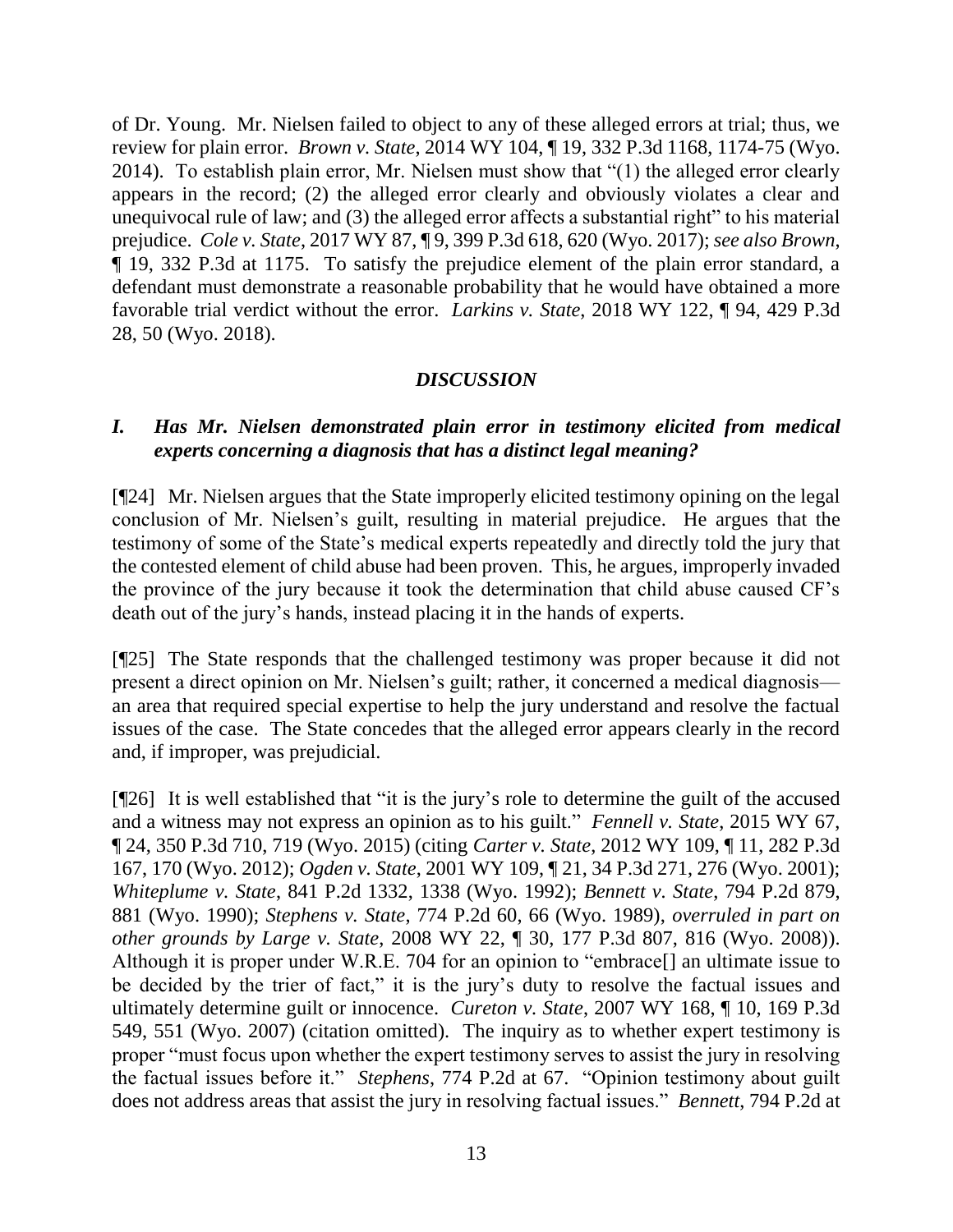881. However, "[t]estimony need not be excluded unless it contains 'an actual conclusion about the guilt or innocence of the accused party,'" *Carter*, ¶ 11, 282 P.3d at 170 (quoting *Ogden*, ¶ 23, 34 P.3d at 277), and a witness may interpret evidence "even though that interpretation may be important in establishing an element of the crime and thus leading to the inference of guilt." *Ogden*, ¶ 23, 34 P.3d at 277 (quoting *Saldana v. State*, 846 P.2d 604, 616 (Wyo. 1993)).

[¶27] We have found improper witness opinions of guilt on several occasions. In *Stephens*, we held witness testimony opining that the victim had been sexually assaulted by the defendant was improper because it "amount[ed] to an opinion that the defendant [was] guilty." 774 P.2d at 66. We also found error in *Bennett*, where an investigating officer testified that, in his opinion, the defendant was a drug dealer, stating "[t]his went well beyond simply summarizing the facts of his investigation by drawing the ultimate conclusion that [the defendant] was guilty." 794 P.2d at 882. Likewise, in *Whiteplume*, we held that a deputy-sheriff improperly offered an opinion of guilt when he testified that he "made a determination that [the victim] had been raped" after listening to her story. 841 P.2d at 1340. More recently, we concluded that a prosecutor elicited improper testimony by asking two witnesses "What happened that day?" after they "had already testified extensively about the facts and circumstances leading up to and following [] meetings between [an] informant and [the defendant]" because it was "clear the prosecutor was soliciting testimony . . . that a drug deal occurred." *Fennell*, 2015 WY 67, ¶ 28, 350 P.3d at 721.

[¶28] In contrast, we have also held that testimony which relates objective information is proper because it assists the jury in resolving factual issues. For example, in *Cureton*, we held that there was no error where an officer "merely informed the jury about the meaning and significance of certain items of physical evidence collected at the scene" because his testimony was offered to aid the jury in understanding factual issues and left the ultimate conclusion to the jury. 2007 WY 168, ¶ 11, 169 P.3d at 551. Similarly, in *Saldana*, we held a DCI agent's "testimony concerning how the papers taken from [a defendant's] bedroom tended to establish prior drug trafficking and [the defendant's] knowledge that [a] package contained cocaine," 846 P.2d at 615, was permissible because the average person "is not knowledgeable with respect to matters involving commerce in cocaine." 846 P.2d at 617. There we acknowledged "the devastating impact a witness perceived to be an expert in a particular field may have when he offers testimony interpreting evidence," but refused to isolate the jury "in some constructive vacuum under the pretext all comment on evidence, no matter how unbiased or neutral it might be, is unfair to the accused." *Id*. Here too, while the challenged expert testimony indeed had a "devastating impact" on Mr. Nielsen's case, it "merely informed the jury about the meaning and significance," *Cureton*, ¶ 11, 169 P.3d at 551, of medical evidence, and we thus hold that the experts did not offer a conclusion as to Mr. Nielsen's guilt.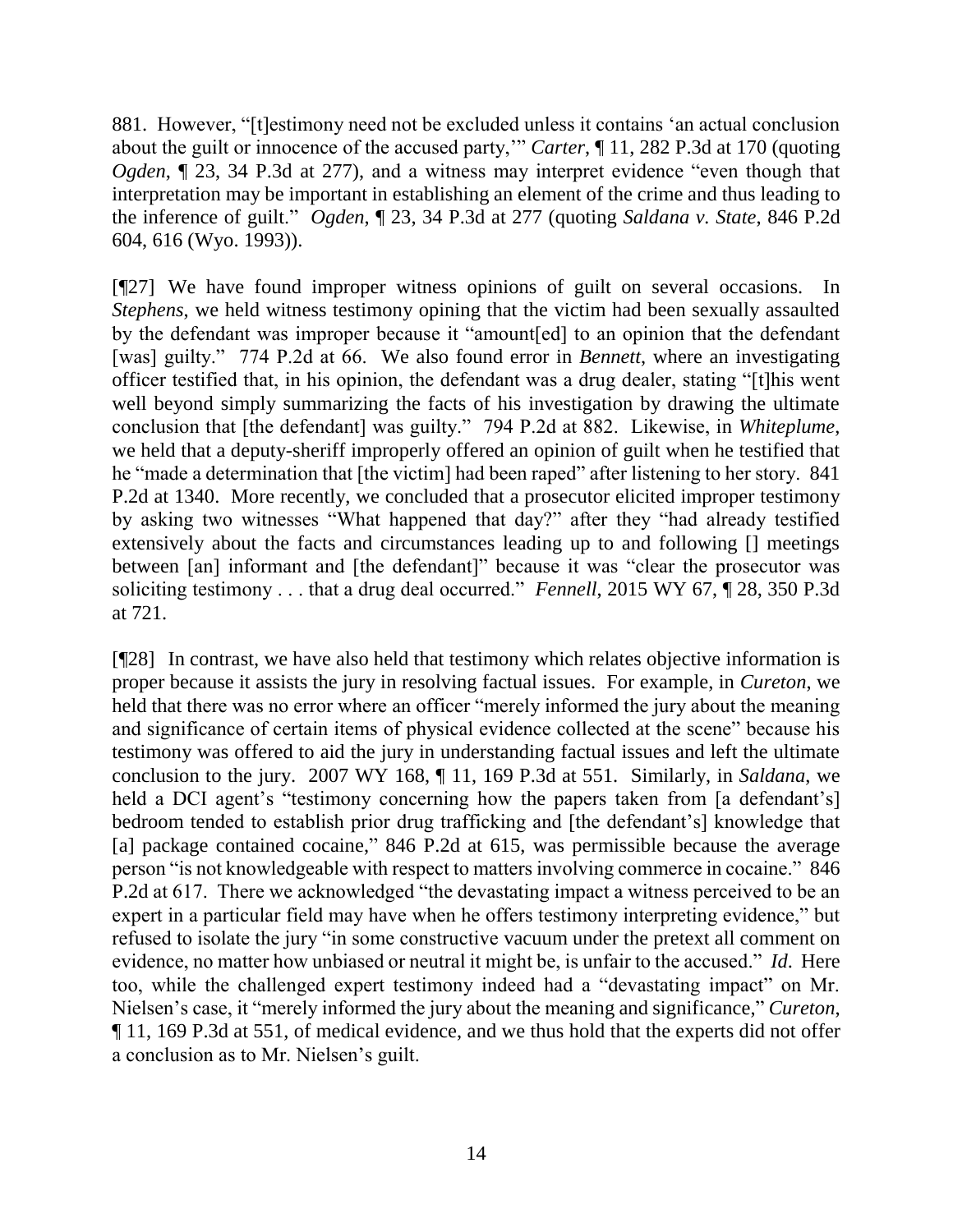[¶29] Mr. Nielsen argues that, because conviction under Wyo. Stat. Ann. § 6-2-101(a) (LexisNexis 2017) required the State to prove "abuse of a child," expert testimony that "child abuse caused C.F.'s death" invaded the province of the jury. He relies heavily on a federal case, *United States v. Scop*, 846 F.2d 135 (2d Cir. 1988). There, the government charged the defendants with mail fraud, securities fraud, and conspiracy and called an investigator for the Securities and Exchange Commission as an expert in securities trading practices. *Id.* at 136, 138. The witness repeatedly and deliberately described the defendants as "active participants and material participants" in the stock manipulation scheme, stating that they "engaged in a manipulative and fraudulent scheme in furtherance of that manipulation." *Id.* at 138. In doing so, the witness "made no attempt to couch [his testimony] in even conclusory factual statements but drew directly upon the language of the statute and accompanying regulations concerning 'manipulation' and 'fraud.'" *Id.* at 140. The court determined that this testimony invaded the province of the jury because it embodied legal conclusions. *Id.* at 139. Mr. Nielsen argues that his case is "very similar" to *Scop* because the State's witnesses "borrowed words directly out of the statutes . . . used to decide his guilt," and the jury could not differentiate between the medical and legal meanings of child abuse.

[¶30] However, a critical distinction between this case and *Scop* is that the testimony there was not helpful to the jury in carrying out its legitimate function because it sought only to supply the jury with legal conclusions—that "manipulation" and "fraud" had occurred. 846 F.2d at 139-40. In contrast, expert testimony interpreting medical evidence assists the jury in understanding an area that is "generally beyond common experience." *Hayes v. State*, 935 P.2d 700, 704 (Wyo. 1997) ("A layman observing the same medical evidence as [the doctor] observed would have difficulty knowing how to interpret the data.").

[¶31] In *Sanchez v. State*, we said "[p]rejudice does not automatically occur when a term or phrase is used in a question or argument that may have a meaning other than its legal meaning." 2006 WY 116, ¶ 43, 142 P.3d 1134, 1145 (Wyo. 2006) (citing *Armstrong v. State*, 826 P.2d 1106, 1113 (Wyo. 1992)). There*,* a doctor on the Child Protection Team of Children's Hospital Colorado testified during the defendant's trial for first-degree murder causing the death of a child. *Id.* at *¶¶* 1, 6, 36, 142 P.3d at 1137, 1144-46. He described the evidence he relied on in determining that the child's death was the result of "non-accidental" trauma and stated that his medical diagnosis was "child abuse . . . fatal, physical abuse of a child." *Id.* at ¶ 43, 142 P.3d at 1145. We found no error in use of the phrase "child abuse" to explain his medical diagnosis, reasoning that "[w]hen a term or phrase is not used in its strict legal sense, it may be allowed," so long as it is helpful to the jury. *See id.* Our holding in *Sanchez* makes it impossible to conclude that the challenged testimony violated a clear and obvious rule of law. *See also Punches v. State*, 944 P.2d 1131, 1135-36 (Wyo. 1997) (finding that testimony stating physical injuries were "corroborative of sexual abuse" was helpful to the jury and did not directly express an opinion that the defendant was guilty of sexual abuse); *State v. Smallwood*, 955 P.2d 1209, 1220-21 (Kan. 1998) (holding that forensic pathologist testimony that the victim died of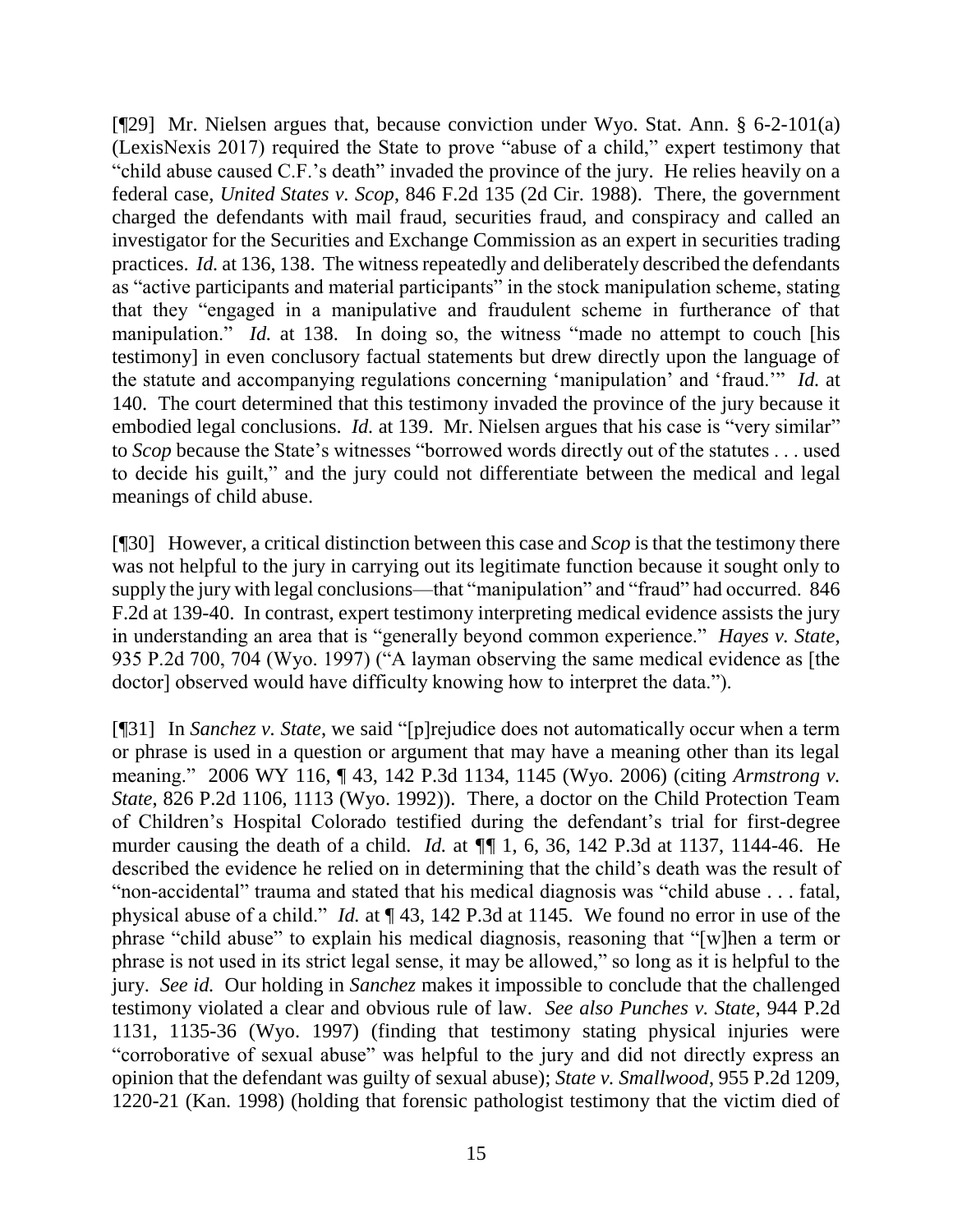child abuse did not invade the province of the jury because she was not testifying as to the defendant's guilt or innocence); *State v. Smith*, 877 So. 2d 1123, 1133 (La. Ct. App. 5 Cir. 2004) (finding no error in allowing physician to testify that child's injuries were "abuse"); *Commonwealth v. Roderiques*, 968 N.E.2d 908, 919-20 (Mass. 2012) (holding that physician's testimony that a child's injuries were "not accidental" was permissible because it "assist[ed] the trier of fact in understanding evidence or determining facts in areas where scientific, technical, or other specialized knowledge [was] helpful.").

[¶32] Further, the medical experts here did not tailor their testimony specifically to Wyo. Stat. Ann. § 6-2-101(a); rather, they drew their language from medical diagnoses arrived at from observation and interpretation of CF's injuries. Abusive Head Trauma (AHT) is:

> "[T]hose constellations of injuries that are caused by the directed application of force to an infant or young child, resulting in physical injury to the head and/or its contents." Commonly observed injuries include scalp injury (e.g., bruises, lacerations/abrasions, swelling), skull fractures, intracranial (inside the skull) hemorrhage (i.e. [subdural hematoma], subarachnoid hemorrhage, epidural hemorrhage, intraparenchymal hemorrhage), diffuse axonal injury, cerebral edema (brain swelling), encephalopathy, cervical spine fractures, cervical spinal cord injury/hemorrhage, retinal hemorrhages, rib fractures, and long bone fractures. . . . [T]he most common injuries associated with [abusive head trauma] are [subdural hematomas] and [retinal hemorrhages].

Dr. Sandeep Narang, M.D., J.D., *A Daubert Analysis of Abusive Head Trauma/Shaken Baby Syndrome*, 11 Hous. J. Health L. & Pol'y 505, 570 (2011) (citing Antonia Chiesa & Ann-Christine Duhaime, *Abusive Head Trauma*, 56 Pediatrics Clinics N. Am. 317 (2009)). Various terms are used synonymously with AHT: "'Whiplash Shaken Baby Syndrome,' 'Whiplash Shaken Infant Syndrome,' 'Shaken Impact Syndrome,' 'Inflicted Childhood Neurotrauma,' 'Non-Accidental Trauma,' and others." *Id.* at 505. Regardless of the specific term used to describe it, "AHT has long been recognized as a clinically valid medical diagnosis." *Id.* (citing Al-Holou et al., Nonaccidental Head Injury in Children: Historical Vignette, 3 J. Neurosurgery Pediatrics 474, 474 (2009)). Numerous international and domestic medical organizations acknowledge its validity as a medical diagnosis. *Id.*  at 574-75 (collecting organizations and articles). Several courts have done the same. *People v. Martinez*, 74 P.3d 316, 323 (Colo. 2003) ("[W]e assume, as it is not in dispute, that the scientific principles of shaken-impact syndrome and subdural hematomas resulting from extreme accidents are reasonably reliable."); *State v. McClary*, 541 A.2d 96, 102 (Conn. 1988) (shaken baby syndrome is generally accepted by medical science); *State v. Torres*, 121 P.3d 429, 437 (Kan. 2005) (finding physician testimony that infant's injuries were the result of intentional "shaken baby syndrome," and inconsistent with falling off a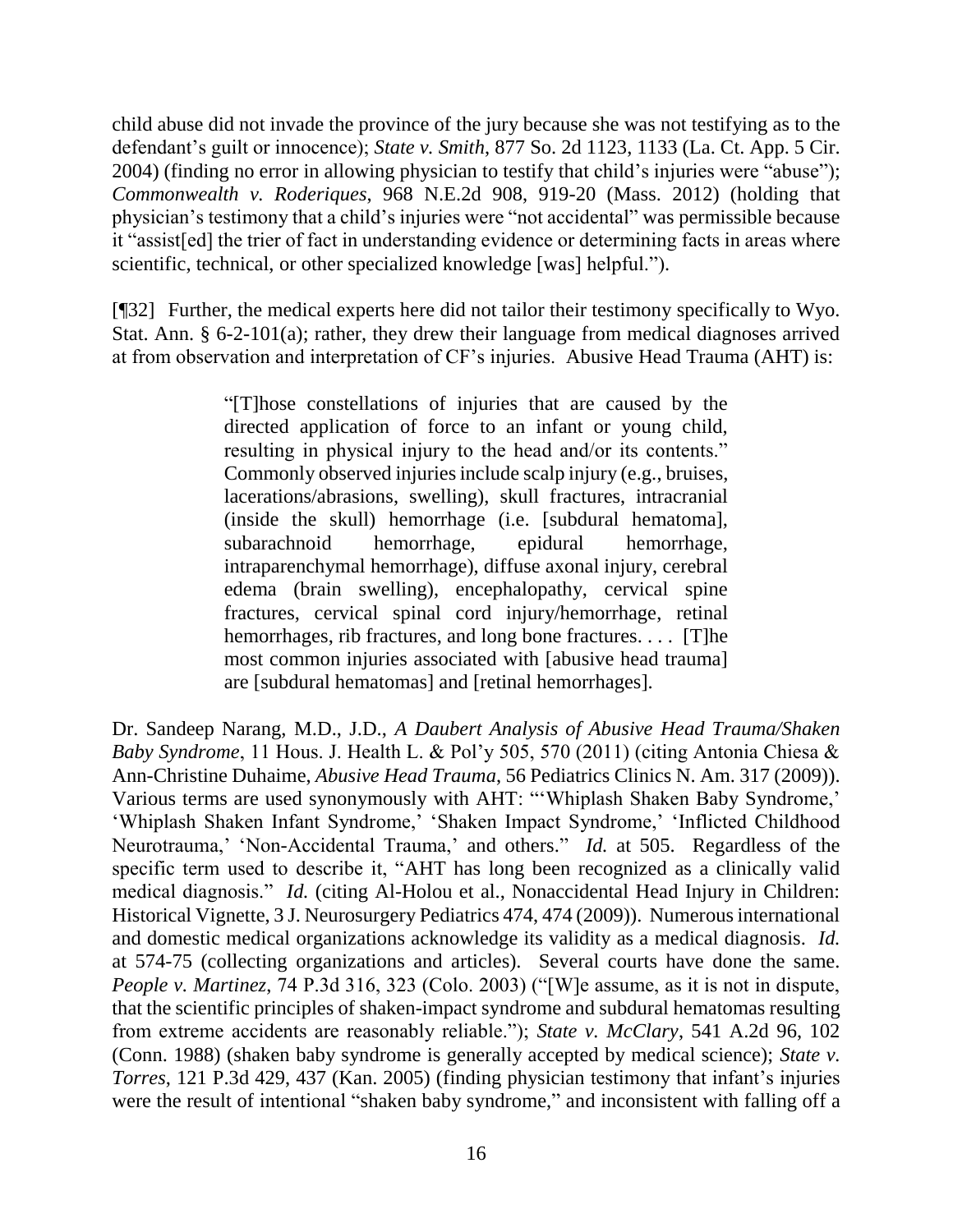chair sufficient for felony murder conviction); *State v. Leibhart*, 662 N.W.2d 618, 626-27 (Neb. 2003) (expert testimony on shaken baby syndrome admissible).

[¶33] Arriving at an AHT diagnosis "is no different than arriving at any other clinical medical diagnosis." Dr. Narang, *supra*, at 571-72. It involves observing initial presenting symptoms; obtaining a comprehensive medical history, including a detailed history of the events surrounding current symptoms; and a detailed, entire-body physical examination. *Id*.

> After obtaining a history and performing a physical examination, the clinician considers the various diagnoses that might explain the clinical presentation. This is also known as the "differential" (list of possible causes). . . .

> . . . [E]specially in AHT cases, the clinician engages in a multidisciplinary process of attaining additional information. The clinician cooperates with multiple agencies (social services and law enforcement) and multiple medical disciplines (radiology, ophthalmology, neurosurgery, etc.) to obtain additional history and clinical information. . . . Once having received the additional information, the clinician synthesizes that information with the known pathophysiologic processes of the human body, the evidence-based statistical information on the injuries, and the clinician's own experience in patient care. . . .

. . . .

... Through the attainment of additional clinical information[,] the physician goes through an inferential and deductive process of hypothesis refinement until a consistent "working diagnosis" is achieved. . . . .

Many courts have held that "differential diagnosis" methodology is a reliable method of ascertaining medical causation.

*Id.* at 572-73, 584-85; *see also Wise v. Ludlow*, 2015 WY 43, ¶ 50, 346 P.3d 1, 14 (Wyo. 2015) ("There is no question that differential diagnosis is a sufficiently reliable methodology to satisfy the *Daubert* [*[v. Merrell Dow Pharmaceuticals, Inc.](https://1.next.westlaw.com/Link/Document/FullText?findType=Y&serNum=1993130674&pubNum=0000708&originatingDoc=If5966e39d28411e4b4bafa136b480ad2&refType=RP&originationContext=document&transitionType=DocumentItem&contextData=(sc.UserEnteredCitation))*, 509 U.S. 579, [113 S.Ct. 2786, 125 L.Ed.2d 469 \(1993\)\]](https://1.next.westlaw.com/Link/Document/FullText?findType=Y&serNum=1993130674&pubNum=0000708&originatingDoc=If5966e39d28411e4b4bafa136b480ad2&refType=RP&originationContext=document&transitionType=DocumentItem&contextData=(sc.UserEnteredCitation)) test."). Here, the State's medical experts properly explained their diagnoses of CF's injuries and how they arrived at their conclusions.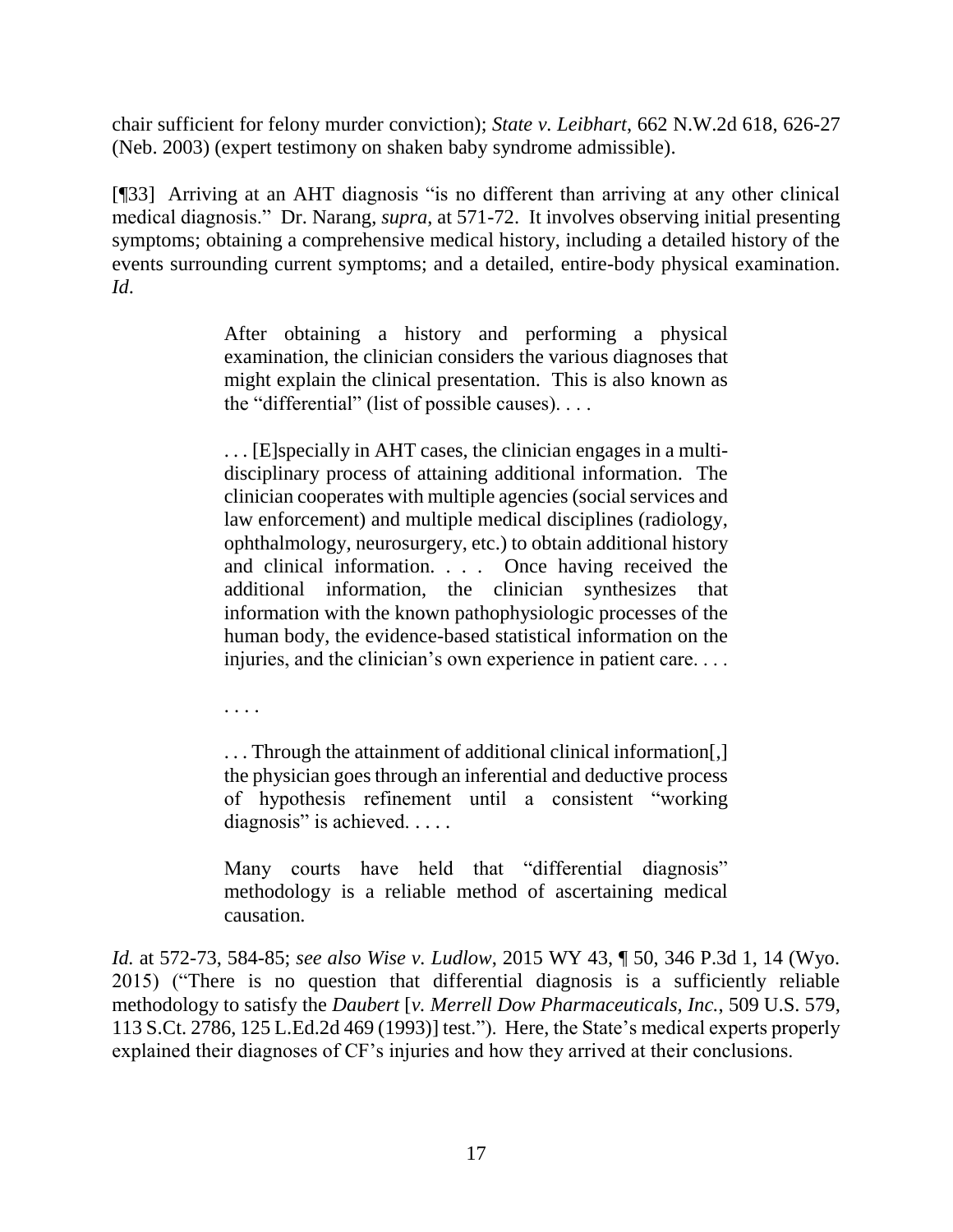[¶34] Mr. Nielsen describes Nurse Abdoo's testimony as "particularly harmful." But her testimony provides ample support for our determination that the State's medical experts properly informed the jury about the meaning and significance of medical evidence using accepted medical methodology. When the State asked her how she makes a diagnosis, she testified that she considers the patient's history, medical test results, and her observations of the patient. She consults with multiple medical disciplines via the Child Protection Team. "[T]his puzzle of history, physical exam, and ancillary consults . . . helps [her] determine whether . . . [the] injuries are accidental or non-accidental or child physical abuse." She considers "how that history and that mechanism of injury matches with the injuries that [she's] seeing" and rules out mechanisms of injury that "[don't] make sense." Nurse Abdoo followed this procedure in CF's case and made a medical diagnosis that the "constellation of injuries was consistent with child physical abuse, or non-accidental trauma, which are synonymous." Although this testimony was certainly harmful to Mr. Nielsen's defense, we think it apparent that Nurse Abdoo opined on her medical, rather than legal, conclusions.

[¶35] The record demonstrates that the State's medical experts informed the jury about the meaning and significance of medical evidence. They used accepted methods of observation, multi-disciplinary information gathering, and inferential and deductive reasoning to arrive at their diagnoses. That those diagnoses happened to contain terms with distinct legal meanings does not equate to expressing an opinion as to Mr. Nielsen's guilt. We hold that the district court did not err in permitting the challenged testimony.

## *II. Has Mr. Nielsen demonstrated plain error in testimony elicited from medical experts concerning inconsistencies between Mr. Nielsen's proposed mechanism of injury and their observations of CF's injuries?*

[¶36] Mr. Nielsen also argues that some of the State's medical experts improperly commented on Mr. Nielsen's truthfulness by opining that his account of CF's accident was inconsistent with their observations. The State counters that an expert "may express doubt about a witness's account when the expert links his opinions with other evidence." We hold that the challenged testimony assisted the jury in understanding the factual issues before it and only incidentally called Mr. Nielsen's credibility into question.

[¶37] It is well established "that it is error for an expert witness to comment on the credibility of another witness." *Saldana*, 846 P.2d at 618 (citing *Zabel v. State*, 765 P.2d 357, 360 (Wyo. 1988)). Credibility determinations are exclusively the province of the jury because jurors "are themselves expert in that area," and expert testimony concerning credibility does not assist them. *Zabel*, 765 P.2d at 360. We have found error in cases where testimony sought to evaluate credibility of a witness's disclosure by directly vouching for her credibility. *Seward v. State*, 2003 WY 116, ¶ 27, 76 P.3d 805, 817 (Wyo. 2003); *Whiteplume*, 841 P.2d at 1340 (holding a witness's testimony inferring that he believed the victim impermissible).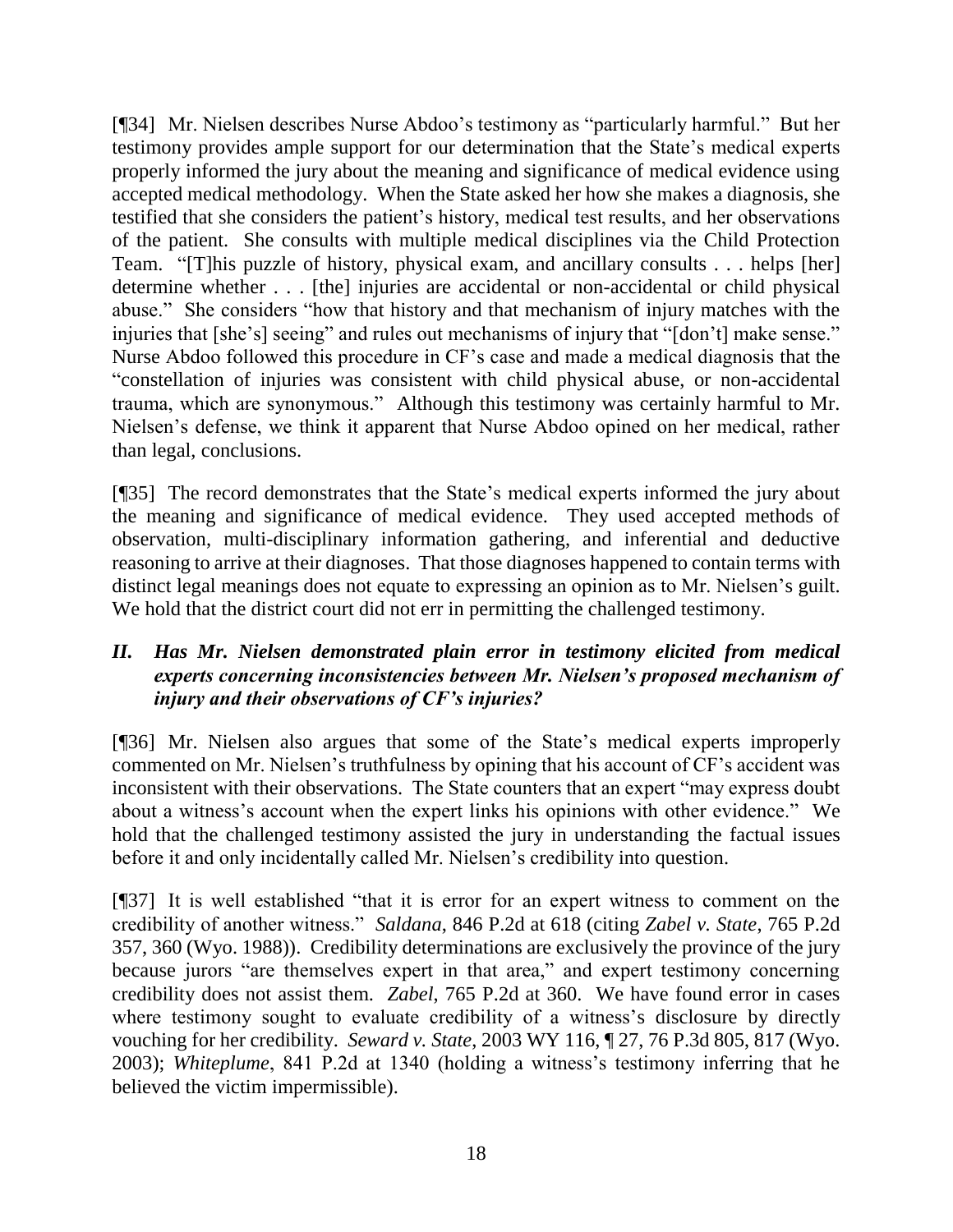[¶38] However, when expert testimony assists the jury in understanding some other aspect of the case and does not involve comment on another witness's truthfulness, it is permissible. *Zabel*, 765 P.2d*.* at 361. In *Chapman v. State*, we held that "testimony focused on general symptoms common to victims of sexual abuse and how those symptoms related to the victim" permissible because "[t]here was no testimony from the expert that she believed the victim's account[.]" 2001 WY 25 ¶ 20, 18 P.3d 1164, 1173 (Wyo. 2001). Similarly, in *Ogden*, we found no error where an officer testified that a group of young witnesses' "versions of what happened were consistent with one another and that he relied upon the statements in determining that sufficient probable cause existed" because "he at no time stated that he believed the young witnesses were credible." 2001 WY 109, ¶ 29, 34 P.3d at 278. Finally, in *Mersereau v. State*, we held a prosecutor's comment in opening statement that "After telling [a deputy] several times he wasn't being truthful, [the deputy] kept asking, and ultimately the defendant told him he did [it]" permissible, because "it was based upon what the evidence was going to show—specifically statements made by the [defendant] during the interview where he admitted he was not being truthful." 2012 WY 125, ¶ 48, 286 P.3d 97, 117 (Wyo. 2012).

[¶39] This case is comparable to *Chapman*, *Ogden*, and *Mersereau*. Here, the State's medical experts based their opinions that Mr. Nielsen's account was inconsistent with CF's injuries on their observations, their experience with those types of injuries, and medical tests. *See supra* ¶¶ 6-14. They also did not directly comment on Mr. Nielsen's truthfulness. Further, their interpretation of medical evidence assisted the jury in understanding another aspect of the case, namely how injuries like CF's normally occur. Their testimony may have had "the collateral or incidental effect of . . . denigrating [Mr. Nielsen's] statements," but "all testimony may affect the credibility of other testimony in one way or another." *Saldana*, 846 P.2d at 618. Where, as here, expert testimony is linked to objective evidence, assists the jury in understanding that evidence, and avoids directly commenting on another witness's credibility, there is no error.

### *III. Has Mr. Nielsen demonstrated plain error in the State's cross-examination of Dr. Young?*

[¶40] Mr. Nielsen argues that the State asked Dr. Young two improper questions on crossexamination. Specifically, he argues that it was error for the State to ask whether, in a previous case in which Dr. Young had served as an expert witness, the district court had said

> that it had never experienced a witness and expert so adamant, so unwilling to accept anything from any other professional in a case. I'm not sure that Dr. Young would agree with the State's expert that day is light and night is dark. I think he was so determined to disagree here, and it was very apparent it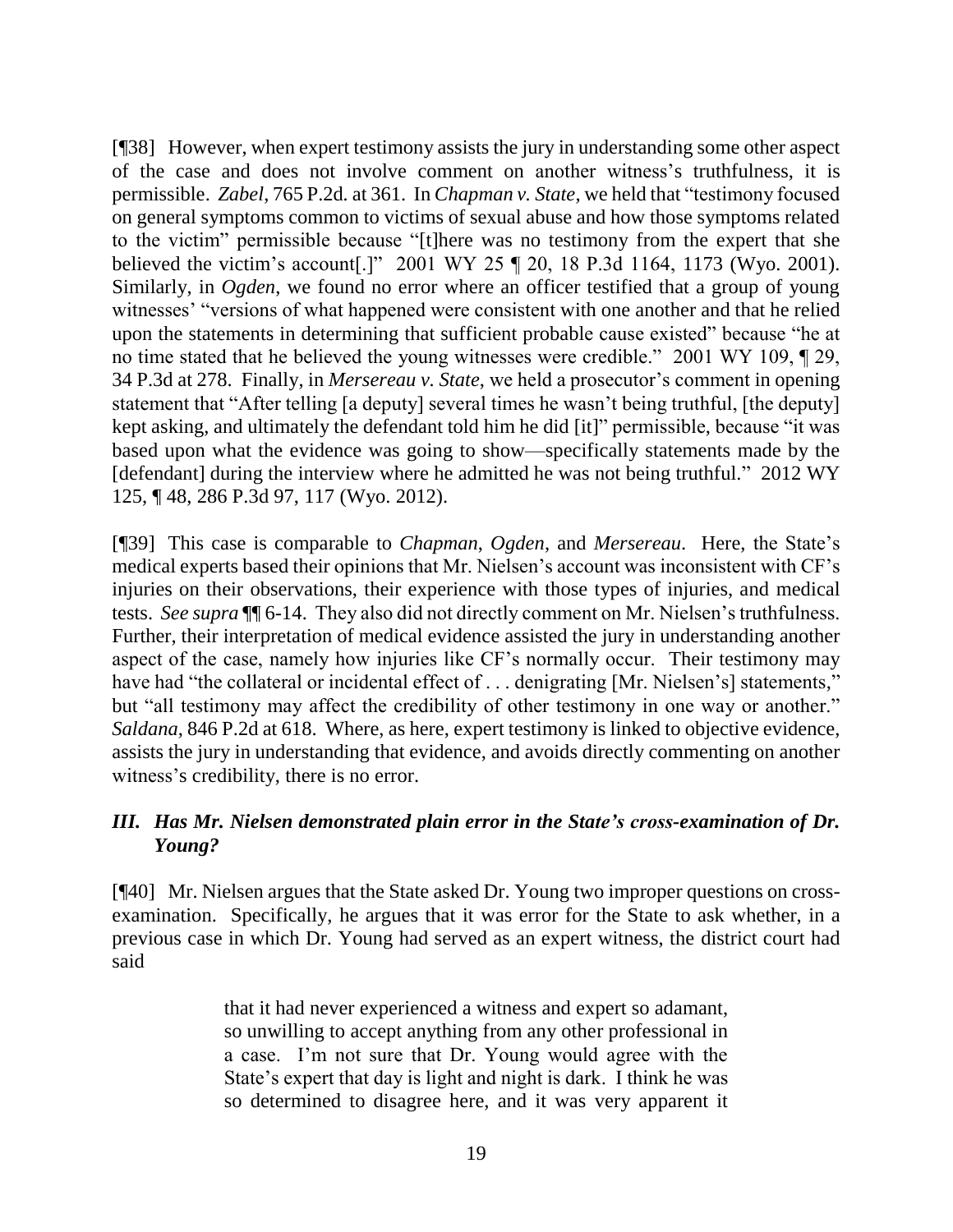colored his testimony such that the Court did not find him worthy of belief.

He also assigns error to the State asking Dr. Young whether, in another case in which he was hired as an expert witness, a district court had precluded him from testifying because it found that he used "junk science." According to Mr. Nielsen, these questions violated the "collateral evidence rule" because they constitute a *de facto* presentation of extrinsic evidence on a collateral matter. He argues that the questions resulted in material prejudice to him because "[h]ad the jury believed Dr. Young, they would have found the State failed to provide proof beyond a reasonable doubt that Mr. Nielsen caused C.F.'s death in the course of committing child abuse."

[¶41] The State counters that W.R.E. 608(b) allows such questions so long as the questioner does not contradict the witness's response with extrinsic evidence. It also argues that the W.R.E. 608(b) prohibition on using extrinsic evidence to prove specific instances of conduct does not apply because the questions concerned "Dr. Young's credibility, bias, and character for truthfulness." It argues that "[t]he State's questioning elicited testimony properly exposing Dr. Young's motivation for testifying and any bias which may have tinged his testimony." Alternatively, the State argues that even if the prosecutor violated a clear and unequivocal rule of law in a clear and obvious way, Mr. Nielsen suffered no prejudice because there was "no reasonable possibility the outcome of this trial would have been more favorable to Nielsen if the State had not attacked [Dr. Young's] bias and credibility."

[¶42] "Because the third prong of the plain error test is dispositive, we will begin our analysis by examining whether prejudice resulted[.]" *Pendleton v. State*, 2008 WY 36, ¶ 11, 180 P.3d 212 (Wyo. 2008). Under the plain error standard, the appellant has the burden of demonstrating material prejudice. *Id.* Material prejudice results only when "there is a reasonable probability that the result would have been more favorable to the defendant had the error not occurred." *Larkins*, 2018 WY 122, ¶ 94, 429 P.3d at 50.

[¶43] Over the course of Mr. Nielsen's nine-day trial, the State presented ample evidence that CF's injuries were consistent with child abuse. It presented numerous photographs of CF's injuries and photographs from his autopsy and brain exam. It presented evidence that CF had injuries in various stages of healing throughout his body. It showed that Mr. Nielsen was the only adult with CF when his fatal injuries occurred. Multiple medical experts testified as to their first-hand observations of CF's injuries and opined that Mr. Nielsen's account was not consistent with what they saw. They gave examples of typical mechanisms of injury that would cause such severe brain injuries, none of which matched Mr. Nielsen's proposed mechanism.

[¶44] In response, Mr. Nielsen presented two witnesses: himself and Dr. Young. Mr. Nielsen gave the same account of CF's fall that the State's experts had unequivocally